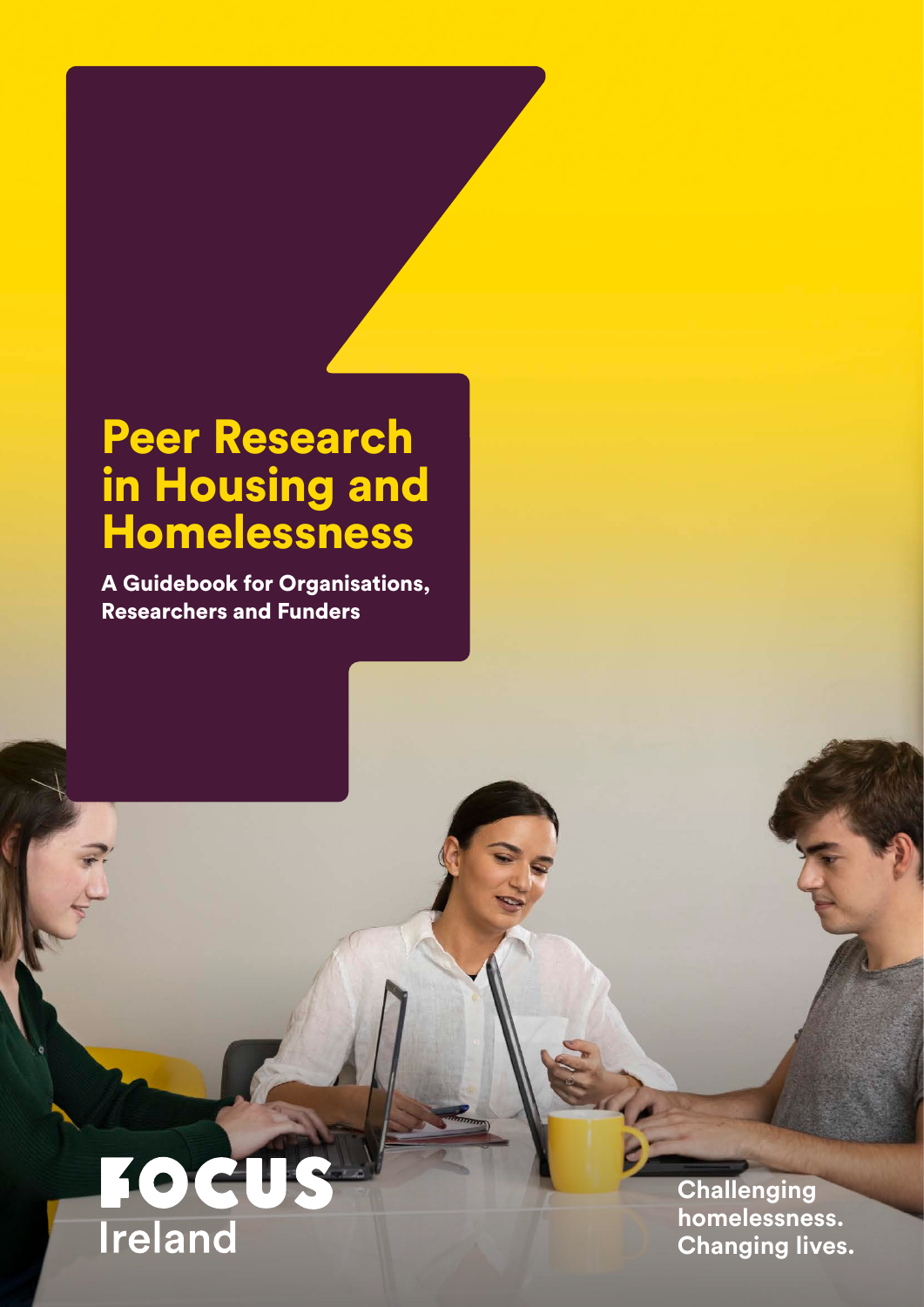

An Ghníomhaireacht **Tithíochta**<br>The Housing Agency

The views expressed in this report are those of the authors and do not necessarily represent those of The Housing Agency.

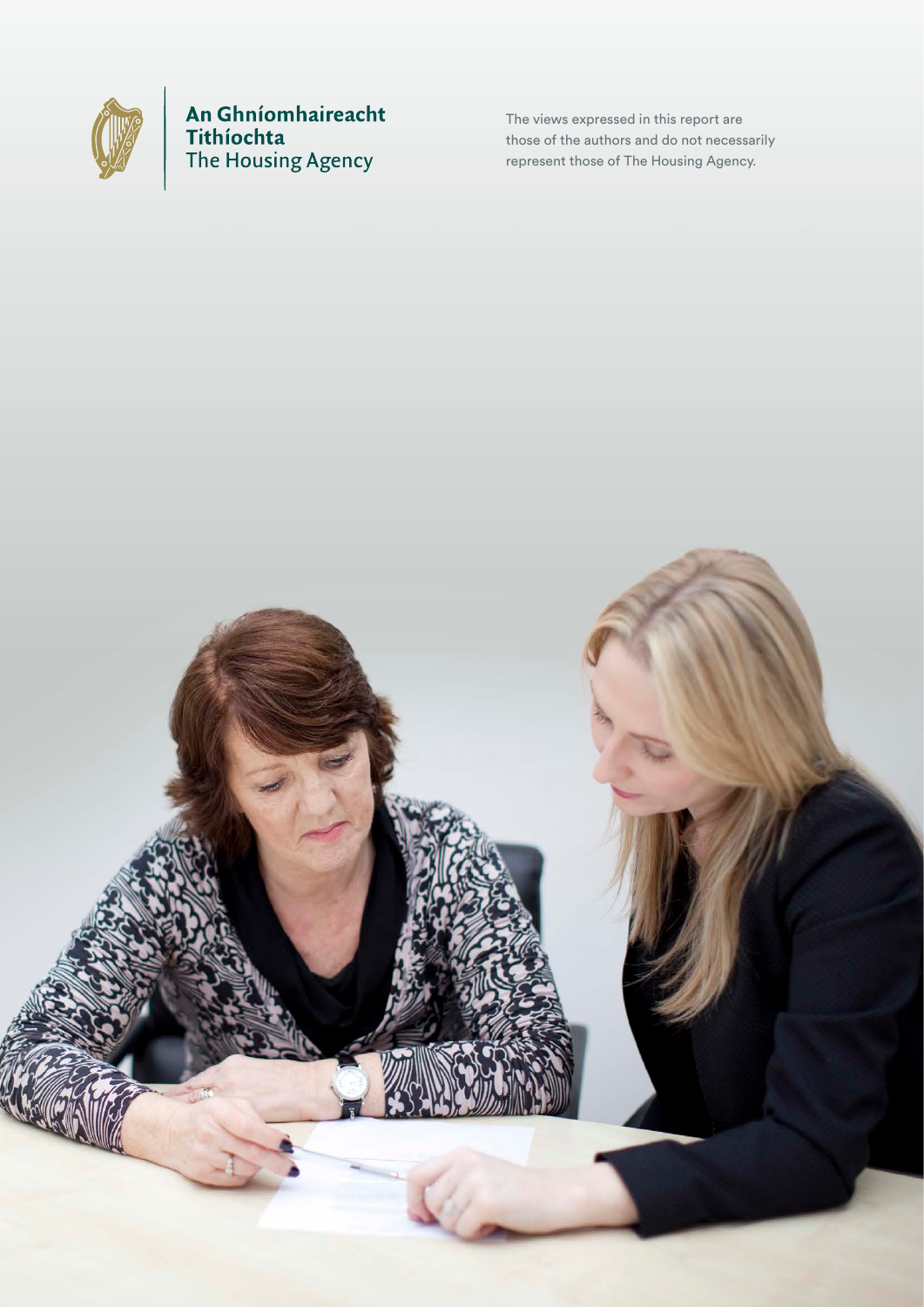## Peer Research in Housing and Homelessness

A Guidebook for Organisations, Researchers and Funders



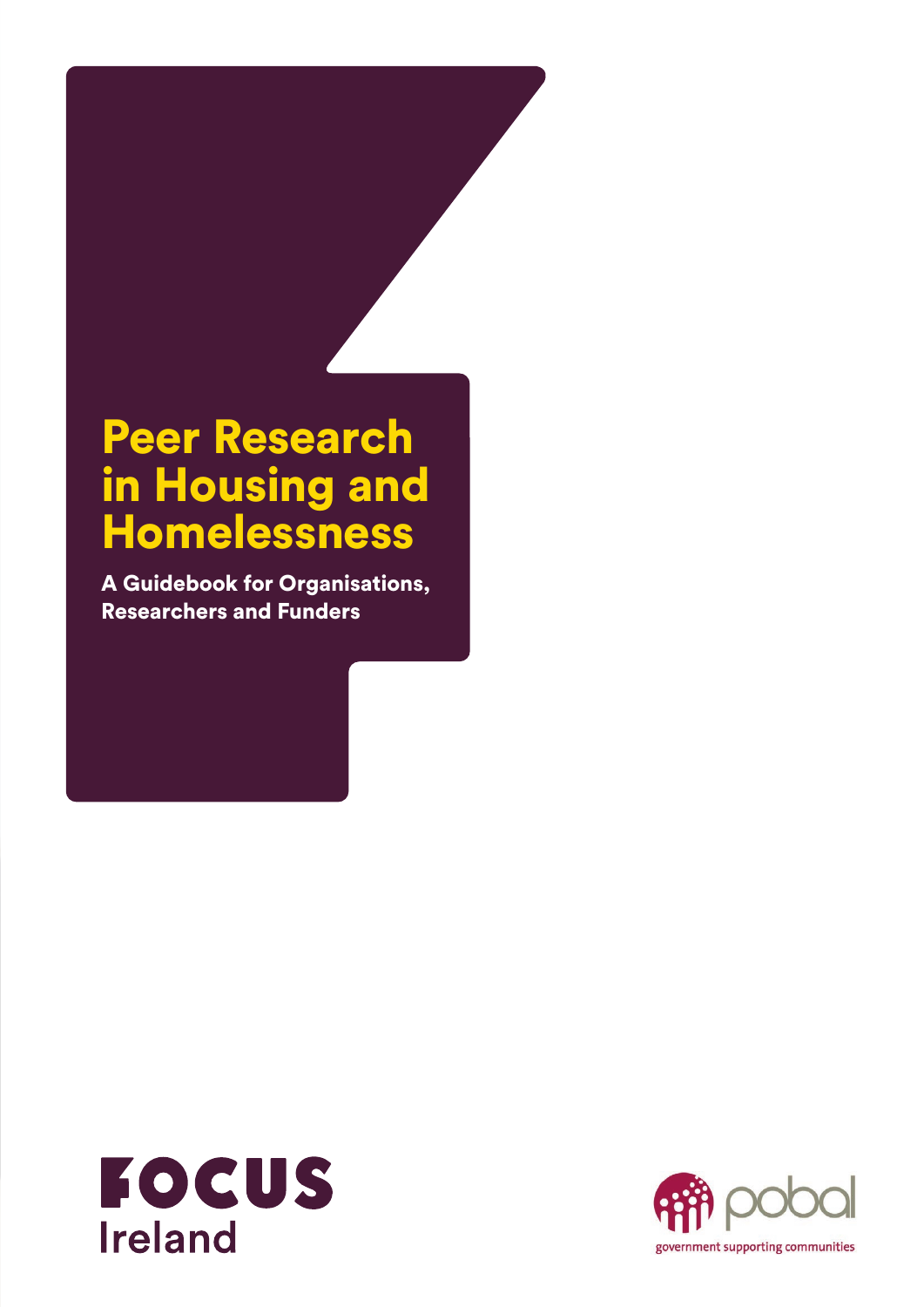#### About Focus Ireland

Focus Ireland is a non-profit organisation that provides services for people who are homeless and people at risk of homelessness in Ireland. It was founded by Sister Stanislaus Kennedy in 1985 and is one of the largest housing and homelessness organisations in Ireland. Since 2015, Focus Ireland has employed researchers with lived experience of homelessness to work on specific research projects.

#### About The Housing Agency

The Housing Agency is a government body with a vision of supporting an integrated housing system, meeting the nation's housing needs and promoting sustainable communities. It does this by providing housing insights and data that inform policy making; by working to deliver housing solutions and implement programmes in Government housing policy; and by equipping itself and stakeholders with the capacity to meet challenges in the housing system.

www.housingagency.ie

#### This guidebook was prepared by:

> Daniel Hoey, Research Manager at Focus Ireland

With the participation of:

- > Paul Haughan, Peer Researcher at Focus Ireland
- > Emma Richardson, former Peer Researcher at Focus Ireland
- > Kathleena Twomey, Peer Researcher at Focus Ireland.

#### Acknowledgements

The authors would like to thank The Housing Agency for supporting the peer research programme in Focus Ireland and for supporting this guidebook. We thank the participants of the European seminar, including the many delegates who attended – and especially the speakers, who were so kind with their time and their expert knowledge. We also thank key individuals for their contribution to the growth of the peer research programme: Deirdre Connolly, Dr Mary Murphy and Sarah Sheridan. Sincere thanks to Camille Loftus, Mike Allen, and Haley Curran for their help in drafting and reviewing the report. And lastly, thank you to the team of peer researchers: Paul Haughan, Emma Richardson and Kathleena Twomey. Their insights and their dedication during a turbulent period were invaluable to this guidebook.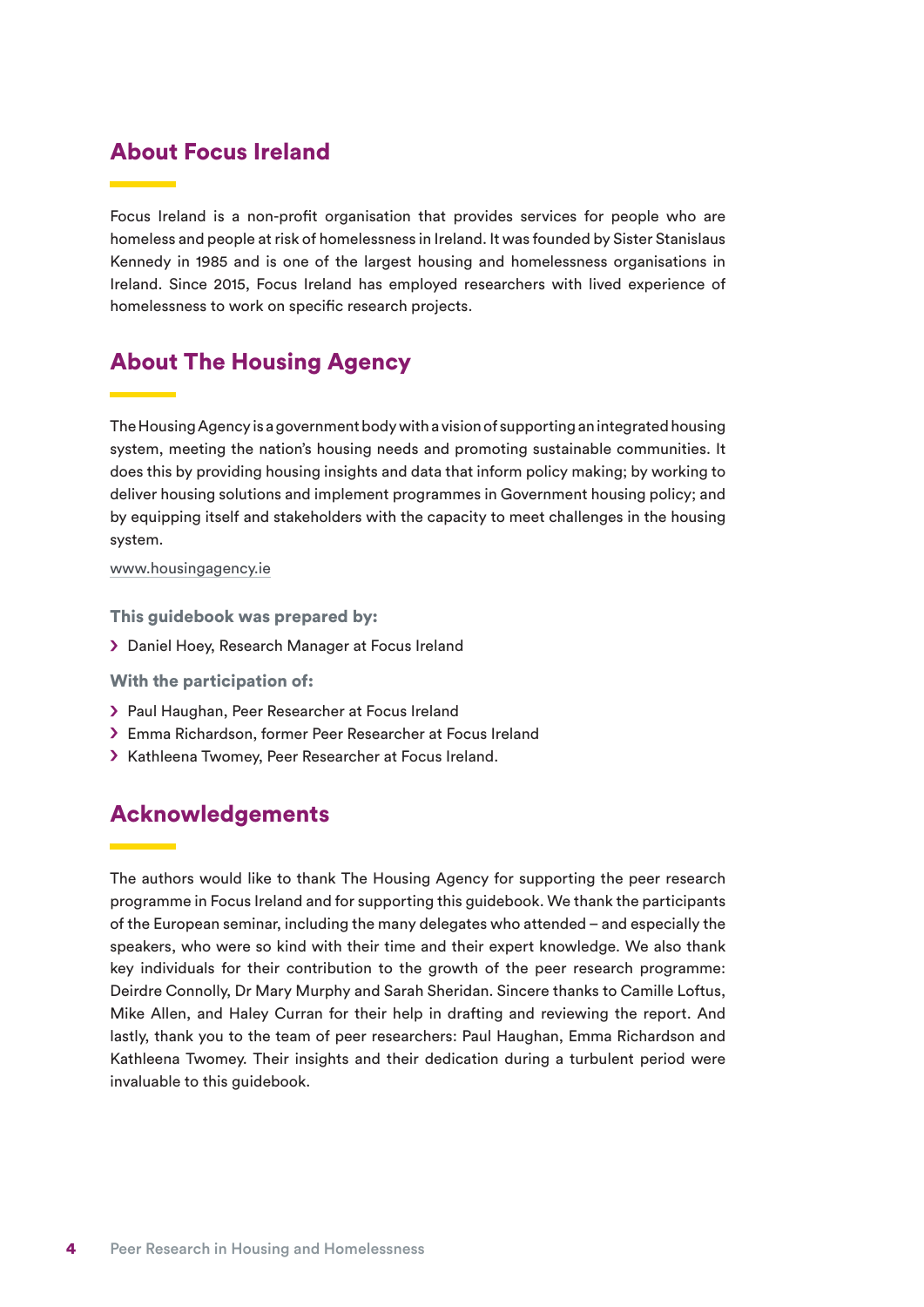## **Contents**

| <b>Introduction</b>                                             | $\overline{7}$ |
|-----------------------------------------------------------------|----------------|
| <b>About this Guidebook</b>                                     | $\overline{7}$ |
| What is Peer Research?                                          | 8              |
| Who is Peer Research for?                                       | 8              |
| <b>Peer Research in Focus Ireland</b>                           | 9              |
| <b>Customer Involvement</b>                                     | 9              |
| Research Programme                                              | 12             |
| European Seminar - Peer Research and Understanding Homelessness | 14             |
| <b>The Value of Peer Research</b>                               | 16             |
| Peer Research as a Methodology                                  | 16             |
| The Benefits of Peer Research for Individuals and Organisations | 18             |
| <b>Practical Issues in Peer Research</b>                        | 19             |
| <b>Ethics and Safeguarding</b>                                  | 19             |
| Planning, Replanning and Flexibility                            | 20             |
| <b>Training and Capacity-Building</b>                           | 21             |
| <b>Participation and Managing Expectations</b>                  | 22             |
| <b>Equal Treatment and Recognition</b>                          | 22             |
| The Role of the Professional                                    | 23             |
| Long-term Development Opportunities                             | 23             |
| <b>Appendix</b>                                                 | 25             |
| European Seminar: Peer Research and Understanding Homelessness  | 25             |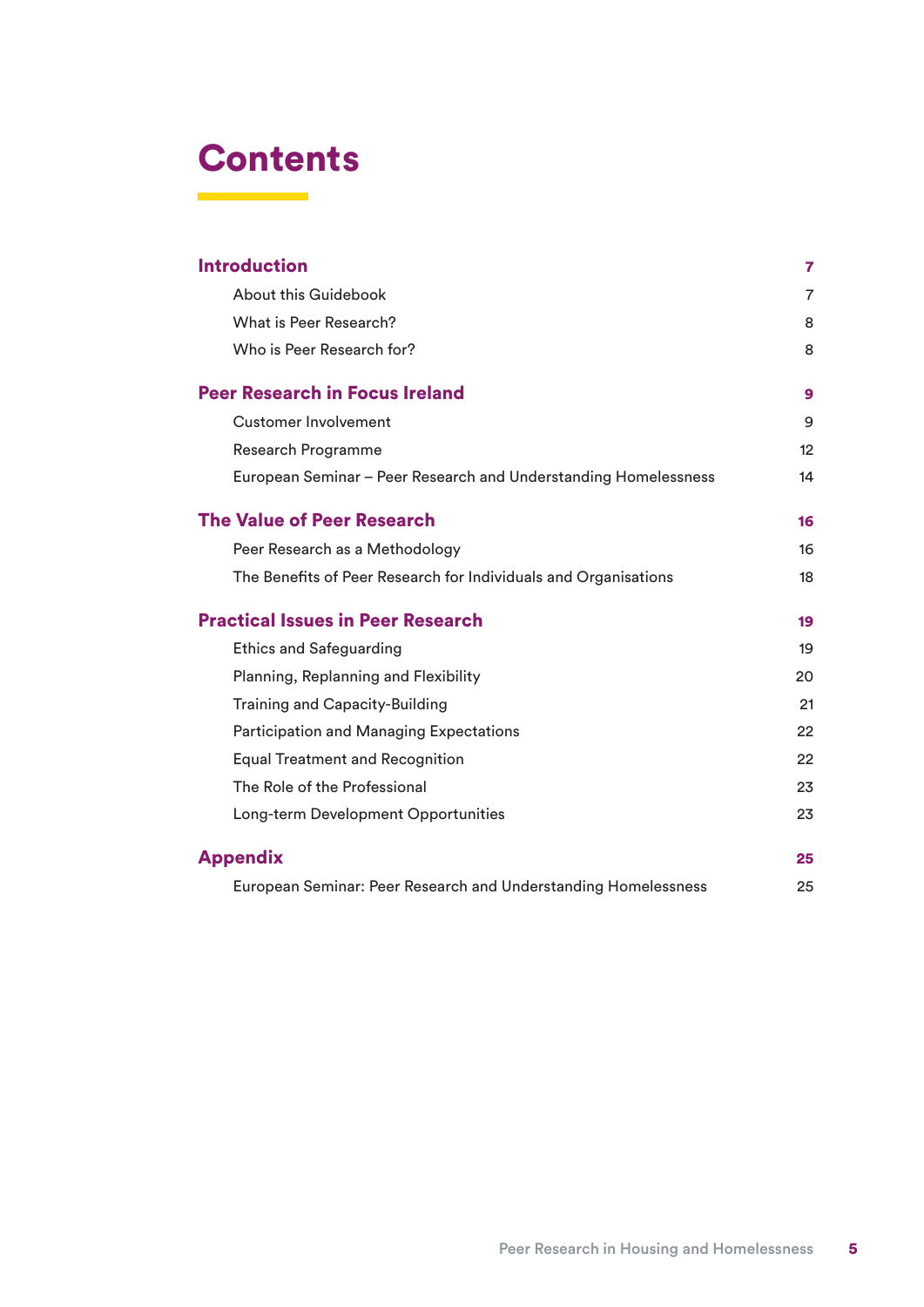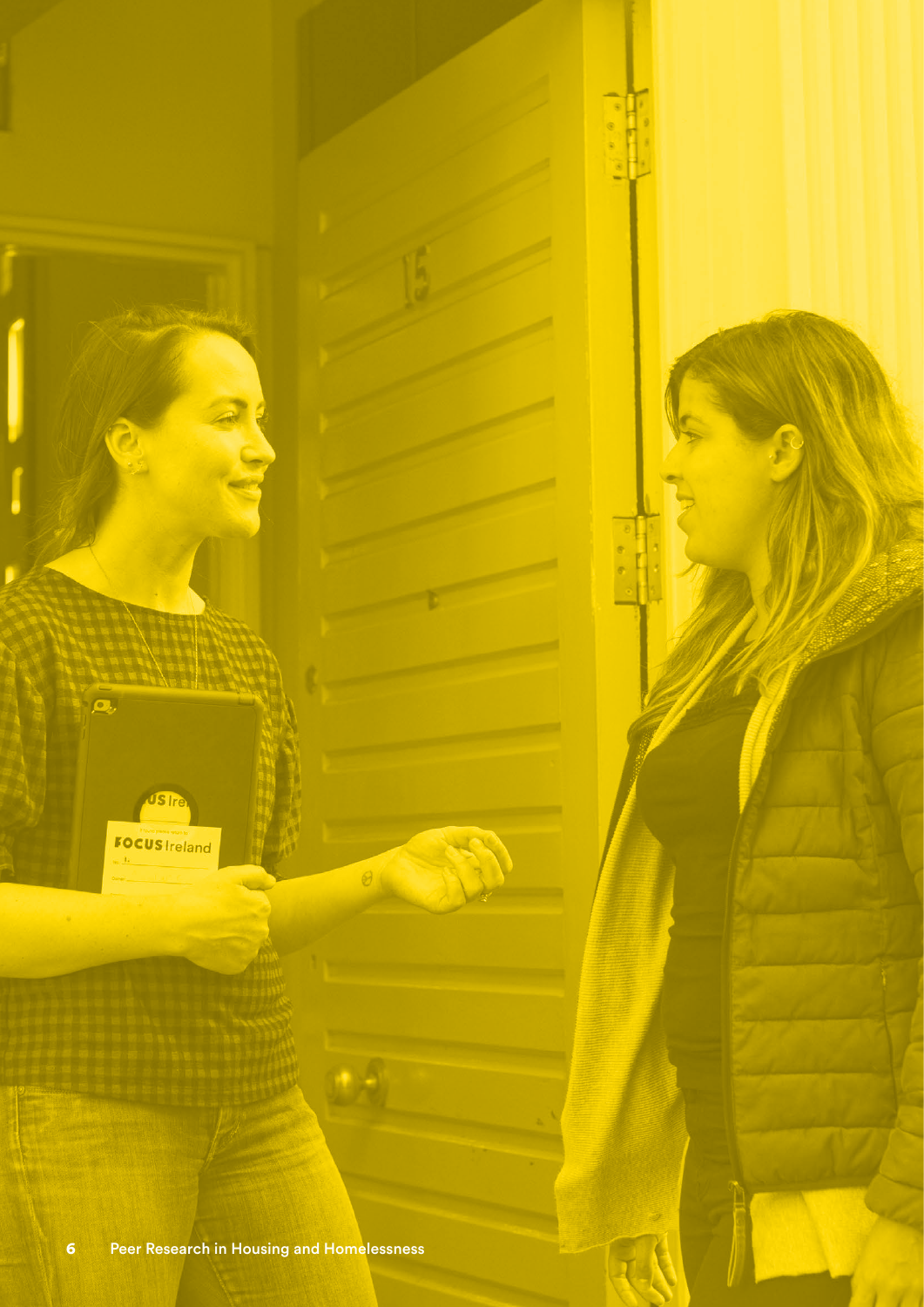## Introduction

#### About this Guidebook

This guidebook was produced by a team of professional researchers and peer researchers at Focus Ireland. We began writing this guidebook in early 2020, just before the onset of COVID-19. The ongoing pandemic and the difficulties caused by public health guidelines had a significant impact on production of this guidebook, so that it took a lot longer to produce than originally planned.

The aim of the guidebook is to impart the learnings gained from Focus Ireland's peer research programme. This has been active since 2014 and has included a European seminar on peer research, which was held in Dublin in 2019. This guidebook focuses on the experience of participatory peer research methodology in housing and homelessness. It highlights the value and practical considerations of undertaking such research. It is written for organisations, researchers and funders who have an interest in peer research. It is a useful guide for anyone who is considering a research project that would use the skills and experience of peer researchers, but who might be unsure of the value of this methodology and the practical things to be considered.

**Section 1** of the guidebook explains peer research and suggests who it might be for.

**Section 2** gives an overview of the peer research projects in Focus Ireland since 2014, including a European seminar held in Dublin in 2019 on the topics of peer research and understanding homelessness. This seminar was attended by over 60 delegates with varying experience of peer research.

**Sections 3 and 4** take the experience of Focus Ireland over the last seven years and merge this with the inputs and analysis from the 2019 seminar. This enables us to outline the value of peer research and the practical issues to be considered so that the research is done efficiently and responsibly.

We hope that this guidebook is useful and inspires you to implement a peer research methodology.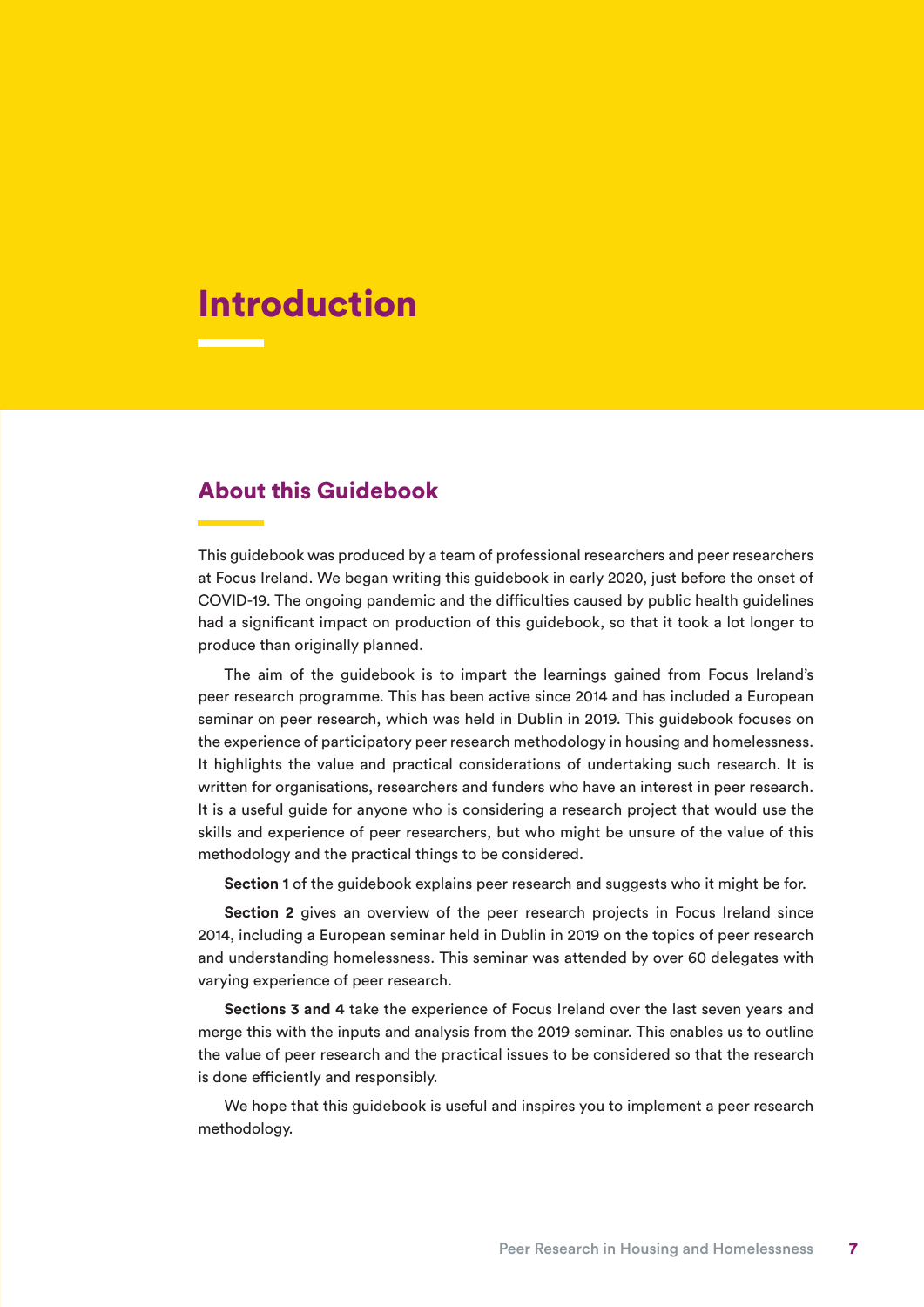#### What is Peer Research?

Peer research is a methodology. It is research designed and conducted by people with direct experience of the issue being studied. Peer research is usually done in collaboration with professional researchers and organisations committed to bringing that experience to the fore.

Traditional research methodologies are done by professional researchers alone. These traditional approaches are now being scrutinised, since they often fail to include the perspectives of the people who are the subject of the research. Peer research has emerged as a response to this issue.

Peer research is developed from the traditions of 'participatory', 'action' and 'empowerment' research.<sup>1</sup> It adopts a 'bottom up' approach. The individuals who are going to be directly affected by the research now play an active role in the research process – they are involved in the co-construction of knowledge. Peer research takes the view that it is *peers* who are the 'experts' within their field of experience, and can empower peer researchers to understand and challenge the structures that cause marginalisation.

Peer researchers can carry out just one aspect of the project or they can be involved in all aspects. They can frame research questions and research design. They can develop research tools. They can collect and analyse data, and communicate research findings. Peer researchers often work with professional or academic researchers in an advisory role, or as volunteers or paid employees tasked with carrying out specific roles on research projects.

Peer research can also be referred to as 'service user involvement', particularly when organisations ask the users of a service to co-produce a service evaluation.

#### Who is Peer Research for?

Peer research can be applied by organisations, researchers or funders. It can be transformative and can shift the research process from top-down 'expertise' to the empowerment of authentic lived experience. It is a way of doing research that is inclusive and fair, and it provides opportunities for continuous learning and growth for everyone involved. Engaging with peer research or 'service user involvement' can help organisations to tackle issues of accessibility and diversity. Peer research projects enable people from marginalised backgrounds to contribute in a meaningful way.

Peer research can be useful for overcoming common challenges with conducting research. In the end, peer research often helps us to understand more about social problems so that we can tackle them. The lived experience of peer researchers offers different insights and perspectives on the social issues being researched. The benefits of peer research are discussed in more detail in **Section 3.**

<sup>1</sup> Hearne, R., and Murphy, M. (2019), *Participatory Action Research: A Human Rights and Capability Approach: A PAHRCA HANDBOOK for NGOs and Vulnerable Groups. Part 2: The Theory*. RE-InVEST Project and Maynooth University Social Sciences Institute.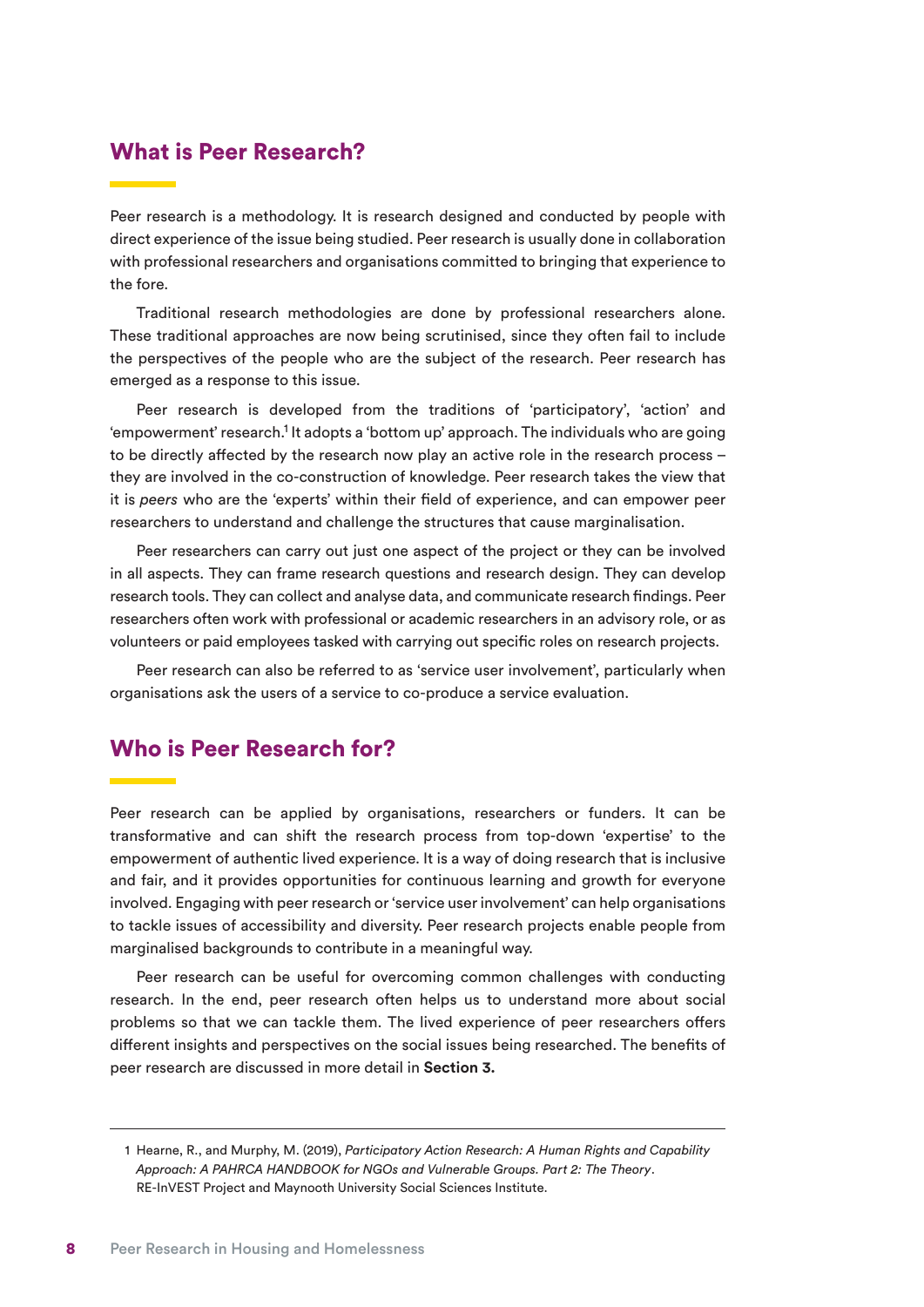## Peer Research in Focus Ireland

Focus Ireland was founded by Sister Stanislaus Kennedy following her research into the lives of homeless women in Dublin. This experience convinced her of the importance of involving people who are (or have been) homeless in the development of the services for them. In 2014 Focus Ireland established a programme of peer research. Focus Ireland currently employs a small team of peer researchers to work on specific parts of its research programme.

This section of the guidebook provides an outline of Focus Ireland's customer involvement policy and its peer research work, along with an overview of the seminar on peer research and understanding homelessness hosted by Focus Ireland in November 2019.

#### Customer Involvement

The first Focus Ireland research project to adopt a peer-research methodology was *Making*  a Home in Ireland.<sup>2</sup> Here, Dr Jane Pillinger worked with a team of Lithuanian, Nigerian, Indian and Chinese peer researchers to interview 40 migrants living in Blanchardstown in Dublin. The report was published in partnership with the Immigrant Council of Ireland in 2009. However, there was no strategy to embed the methodology in the organisation at that time.

Peer research began in earnest in Focus Ireland following publication of our revised *Customer Involvement Practice Guidelines* in 2013. The document sets out several recommendations from Focus Ireland customers on how to organise good customer involvement. Customers welcomed the opportunity to be involved, and felt it was a twoway responsibility. Focus Ireland staff have a responsibility to offer real opportunities for involvement; and Focus Ireland customers have a responsibility to take up these opportunities. Table 1 outlines these customer recommendations.

2 Pillinger, J. (2009), *Making A Home in Ireland: Housing Experiences of Chinese, Indian, Lithuanian and Nigerian Migrants in Blanchardstown*. Dublin: Focus Ireland. Available at: https://www.focusireland.ie/knowledge-hub/research/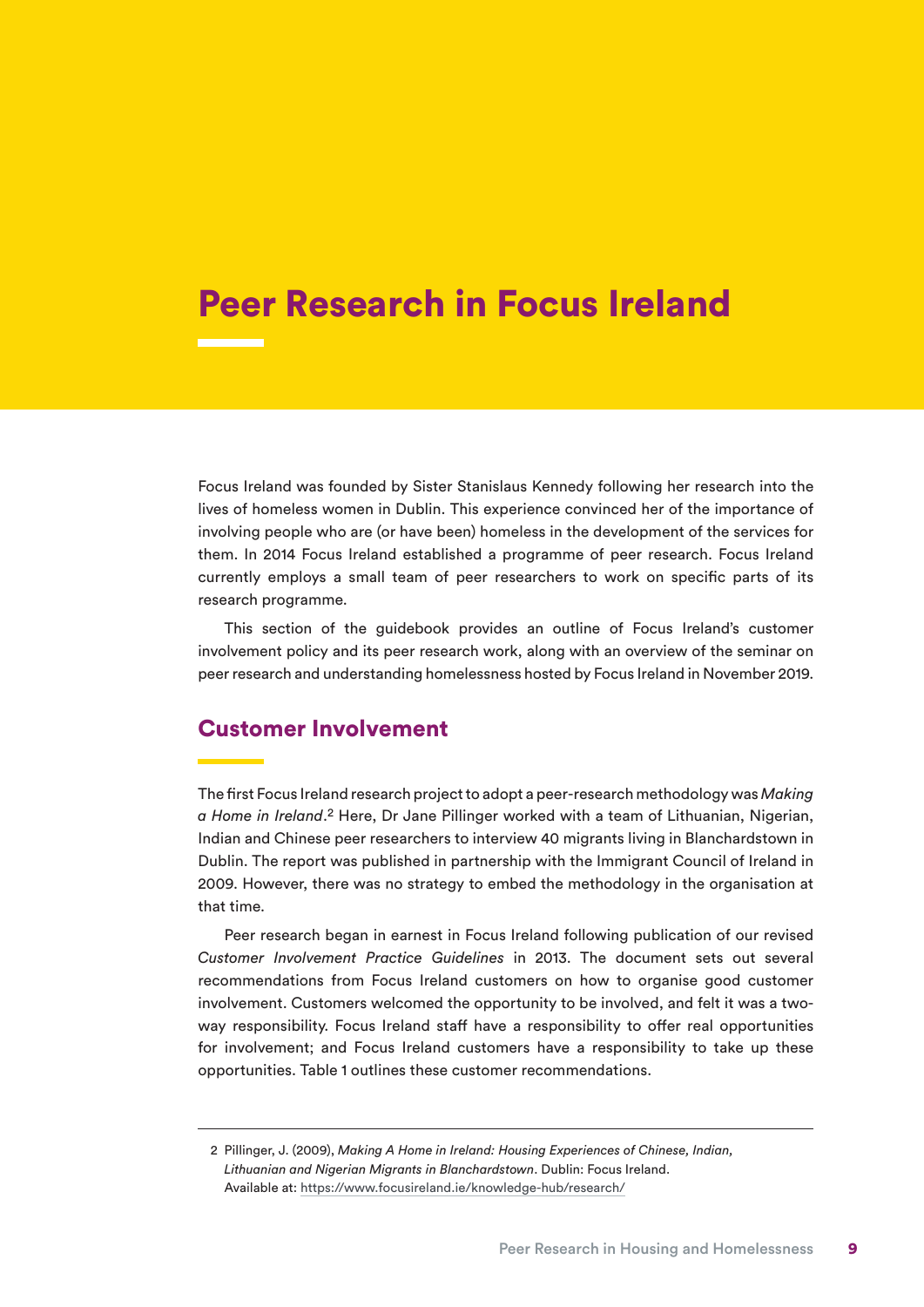Table 1: Focus Ireland customers' recommendations on customer involvement

#### Checklist for involvement

- $\vee$  Build a relationship with customers, and don't expect too much too soon.
- $\vee$  Check if the customer is at a place in their lives where they can be involved.
- $\vee$  Be clear about the activity, opportunity or event. Asking customers to be 'involved' is too vague. What exactly are they involved in?
- $\blacktriangleright$  Recognise that there are power differences. A customer may feel they should do something to 'give back' to the organisation, but it is not mandatory to be involved.
- $\vee$  Is it the right activity or opportunity for the customer or the group?
- $\vee$  Get the right information for customers and give it to them in a way that is meaningful to them (face-to-face meetings, notice boards, etc.).
- $\blacktriangleright$  Incentivise involvement.
- $\vee$  Recognise that real involvement requires an ongoing investment.
- $\vee$  Be prepared for all situations.
- $\vee$  Customers should set an example for other customers by listening and sharing their opinion in a way that makes change happen.
- $\vee$  Customers should check what's happening: look at the notice board, talk to staff, read the customer newsletter, etc.
- $\vee$  Make information and decision-making open. Nothing should be behind closed doors.
- $\vee$  Act on feedback. It is frustrating to be asked for your input if nothing actually changes.

The checklist informed a set of guidelines (see Table 2) to support customer involvement that is appropriate, relevant, and beneficial to customers in a range of Focus Ireland activities. Customers were enabled to:

- > Act as customer representatives and in customer forums
- > Attend meetings of tenants' associations and residents' associations
- S Provide customer-focused information in key working and case management
- Sather customer views (e.g. in time-framed work groups)
- > Review policy and procedures, and take and address customer complaints
- S Work in Focus Ireland advocacy, research and communications.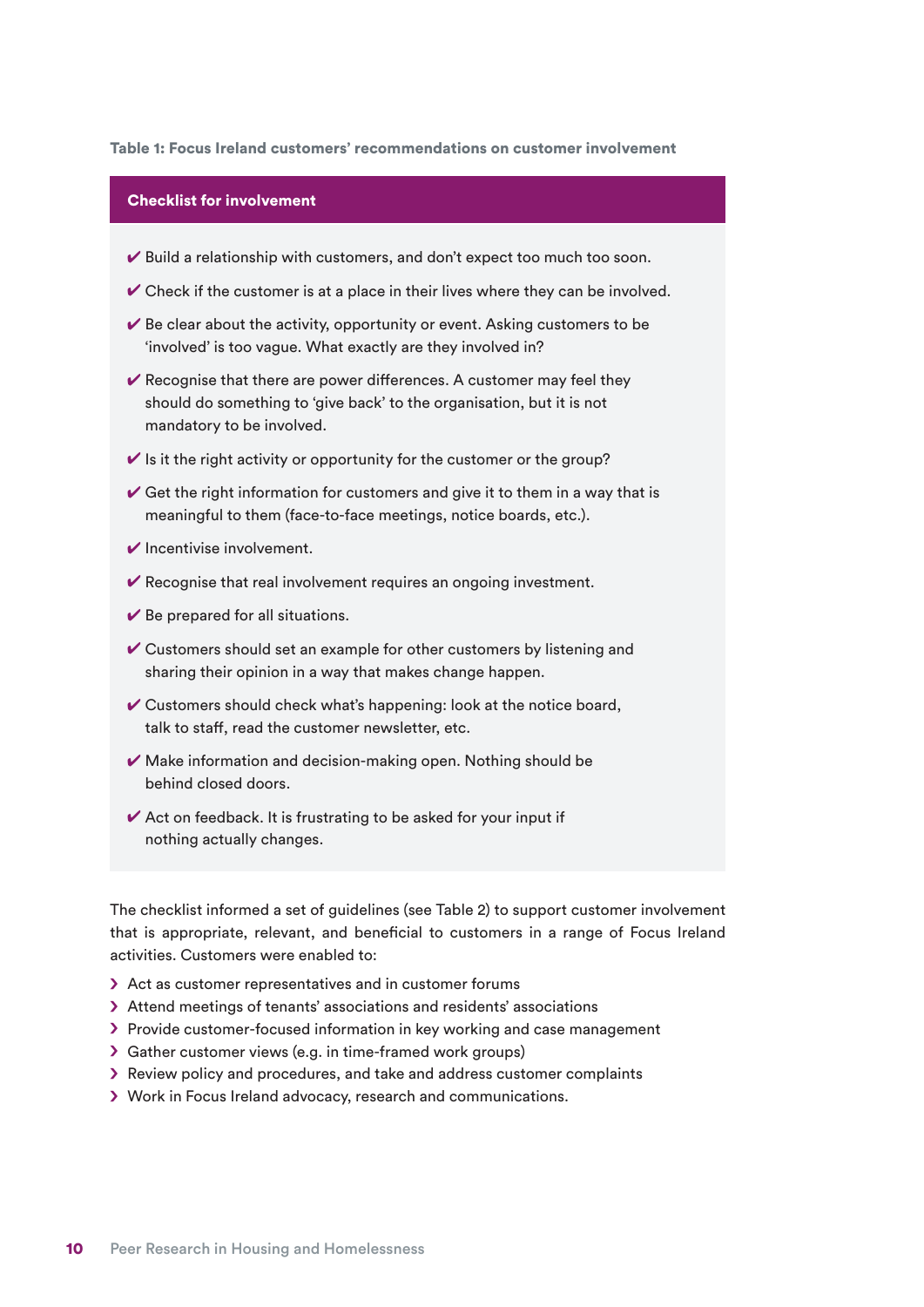| Table 2: Focus Ireland Guidance on Supporting Customer Involvement (Summary) |  |  |
|------------------------------------------------------------------------------|--|--|
|------------------------------------------------------------------------------|--|--|

| <b>Make</b><br>involvement clear    | > Tell customers about the opportunity for involvement, and the<br>expected benefits for the customer and the organisation.<br>> Have clear aims and objectives for involvement. These are<br>relevant to the customer's needs (short-term and long-term).                                                                                                                                                                                                                                                                           |
|-------------------------------------|--------------------------------------------------------------------------------------------------------------------------------------------------------------------------------------------------------------------------------------------------------------------------------------------------------------------------------------------------------------------------------------------------------------------------------------------------------------------------------------------------------------------------------------|
| <b>Provide equal</b><br>opportunity | > Customers are not obliged to be involved, neither should they be<br>discriminated against, or their effective involvement prevented.<br>> Provide information in different formats and languages to<br>raise awareness.<br>> Engage customers who might not get involved otherwise.<br>Follow-up action is one way to do this.<br>> Link the customer's involvement to their skills and experience.<br>> Involvement should build on the customer's strengths and<br>interests, and allow them the space to develop new interests. |
| <b>Recognise</b><br>involvement     | > Ensure real outcomes by acknowledging and acting on<br>involvement:<br>> Provide support and resources (e.g. mentoring and<br>supervision).<br>> Provide prompt feedback to customers about the<br>effects of their involvement.<br>> There is a time limit in which responses to customer<br>queries should be provided.<br>> If customer recommendations are not acted on, give<br>the reasons for this.<br>> Make customer involvement visible in internal and<br>external communications.                                      |
| <b>Evaluate</b><br>involvement      | > Customers and staff should evaluate the process and its<br>resulting changes, and apply those learnings.<br>> Include customers in auditing any future involvement<br>opportunities.<br>> Customers and staff should work together to develop an<br>involvement action plan.                                                                                                                                                                                                                                                       |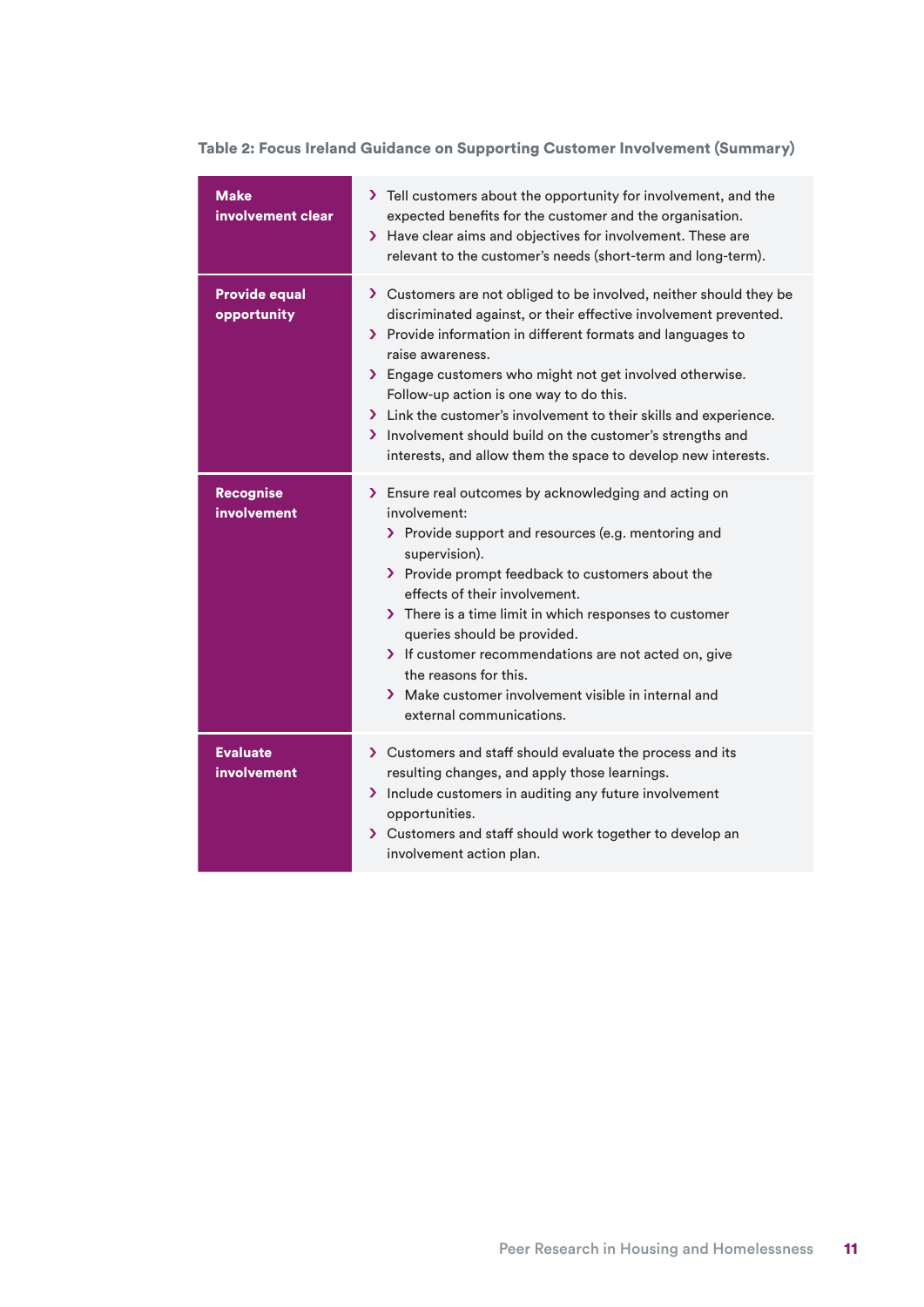#### Research Programme

Following the strides made with the customer involvement recommendations and guidelines, the Focus Ireland research team began to involve three customers who had a history of volunteering within the organisation. These customers became peer researchers on a range of research, monitoring and evaluation activities. The peer researchers were employed on Focus Ireland's Staff Relief Panel and were paid for their work, including all training undertaken.

In addition to their work as Focus Ireland employees, in 2014 the peer research team was approached by Dr Mary Murphy in Maynooth University to take an active role as researchers in the Irish aspect of a European research programme named RE-InVEST.<sup>3</sup> This project examined the impact of the 2008 financial crisis on human rights. The peer researchers were trained to facilitate focus groups with customers of Focus Ireland housing support services, and to undertake qualitative interviews with parents residing in emergency accommodation. In 2019 the peer researchers gave a presentation at the final RE-InVEST conference in Leuven on their experiences of working on the project.

The first activity directly related to Focus Ireland's own work was in 2014 with the Focus Ireland Customer Charter. The charter contained a set of organisational values and rights. It was developed with the team of peer researchers, who visited and spoke with groups of customers around the country to get their views on what the charter should include. Following this project, in 2016 the peer researchers were provided training to conduct telephone surveys with customers to collect the data for Focus Ireland's Customer Satisfaction Survey. The peer researchers also assisted with data input and analysis on this project.

Seeking to further incorporate the skills of the team of peer researchers and provide opportunities for work experience, Focus Ireland actively involved the peer research team in the design and delivery of its KPI Monitoring and Evaluation Programme 2017–2020. This programme related to seven Key Performance Indicators (KPIs) identified in relation to the Focus Ireland Strategic Plan for 2017–2020. Across the period of the programme, the team of peer researchers worked across three phases.

In the first phase, the peer research team assisted with the research design and data collection related to a telephone survey to determine the proportion of customers remaining in secure homes six months after disengagement with services, and to assess levels of satisfaction with the services.<sup>4</sup> Following this project, the team presented on their reflections on the collaborative process of peer research in monitoring and evaluation at a FEANTSA<sup>5</sup> research conference in Budapest, Hungary.

<sup>3</sup> Further details available at: https://www.re-invest.eu/

<sup>4</sup> Hoey, D., and Sheridan, S., with Haughan, P., Richardson, E., and Twomey, K. (2018), *Are You Still OK?* Dublin: Focus Ireland. Available at: https://www.focusireland.ie/knowledge-hub/research/

<sup>5</sup> FEANTSA is the European Federation of National Organisations Working with the Homeless. It hosts an annual research conference.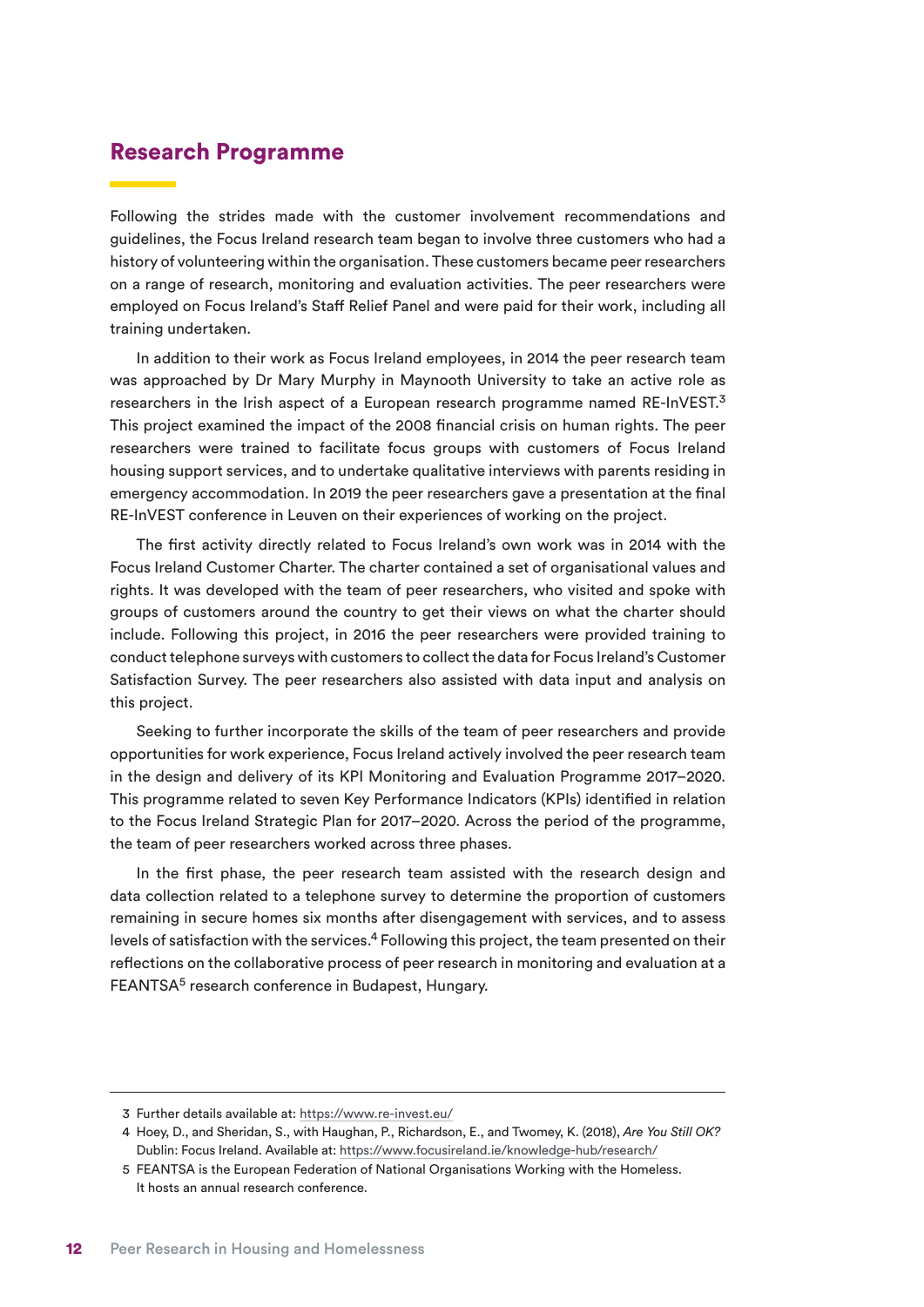The second phase of the KPI monitoring and evaluation programme was conducted in 2019. It investigated the views of long-term Focus Ireland tenants on the physical quality of their homes, on their neighbourhood, on the level of support provided, and on their engagement in work/training and their local community. The peer researchers helped design the survey, conducted the telephone surveys, and contributed to the analysis, drafting and publication of the report.6

The third and final phase of the programme was a Customer Satisfaction Survey, which began in late 2020. As with the previous phase, the peer researchers were involved in every stage of the research – from survey design, to data collection and analysis, and drafting of the report.<sup>7</sup> They also led on the design and drafting of an accessible, 'Plain English' summary version of the report, which was aimed at staff and customers.8

Shortly after the Customer Satisfaction Survey, the peer researchers began a research project in partnership with the HSE (Health Service Executive), Trinity College Dublin and Volunteer Ireland. This project explored the support needs of people with experience of homelessness to volunteer.<sup>9</sup> The peer research team helped to design and pilot the interview schedule. They also assisted with recruitment of participants, and they conducted interviews.

There are additional peer research projects planned for 2022–23, including the biannual Customer Satisfaction Survey and a study exploring the attitudes and needs of older Focus Ireland housing tenants. Both projects will use telephone surveys conducted by the peer researchers to collect data.

| 2014      | Involved in developing the Focus Ireland Customer Charter<br>⋗<br>Researchers on the Irish aspect of the European RE-InVEST project<br>⋗                                                                                                                          |
|-----------|-------------------------------------------------------------------------------------------------------------------------------------------------------------------------------------------------------------------------------------------------------------------|
| 2016      | Researchers on the Focus Ireland Customer Satisfaction Survey project<br>⋗                                                                                                                                                                                        |
| 2017-2021 | > Researchers on Focus Ireland's KPI Monitoring and Evaluation<br>Programme, including evaluations on:<br>> Levels of tenancy sustainment<br>> Satisfaction levels of customers in long-term housing<br>> Customer satisfaction of supports and services received |
| 2021-2022 | > Researchers on a study exploring volunteering support for people<br>with experience of homelessness - in partnership with the HSE,<br><b>TCD and Volunteer Ireland</b>                                                                                          |
| 2022-2023 | <b>Customer Satisfaction Survey</b><br>⋗<br>Researchers on a study exploring the attitudes and needs of older<br>⋗<br>customers in Focus Ireland housing                                                                                                          |

#### Table 3: Overview of Focus Ireland peer researchers' work experience

6 Internal report, not publicly available.

7 Curran, H., and Hoey, D., with Richardson, E., and Twomey, K. (2021), Focus Ireland Customer Satisfaction Survey 2020/21. Available at: https://www.focusireland.ie/knowledge-hub/evaluations/

8 Focus Ireland Customer Satisfaction Survey 2020/21 Summary Report. Available at: https://www.focusireland.ie/knowledge-hub/evaluations/

9 This research is due to be completed in mid-2022.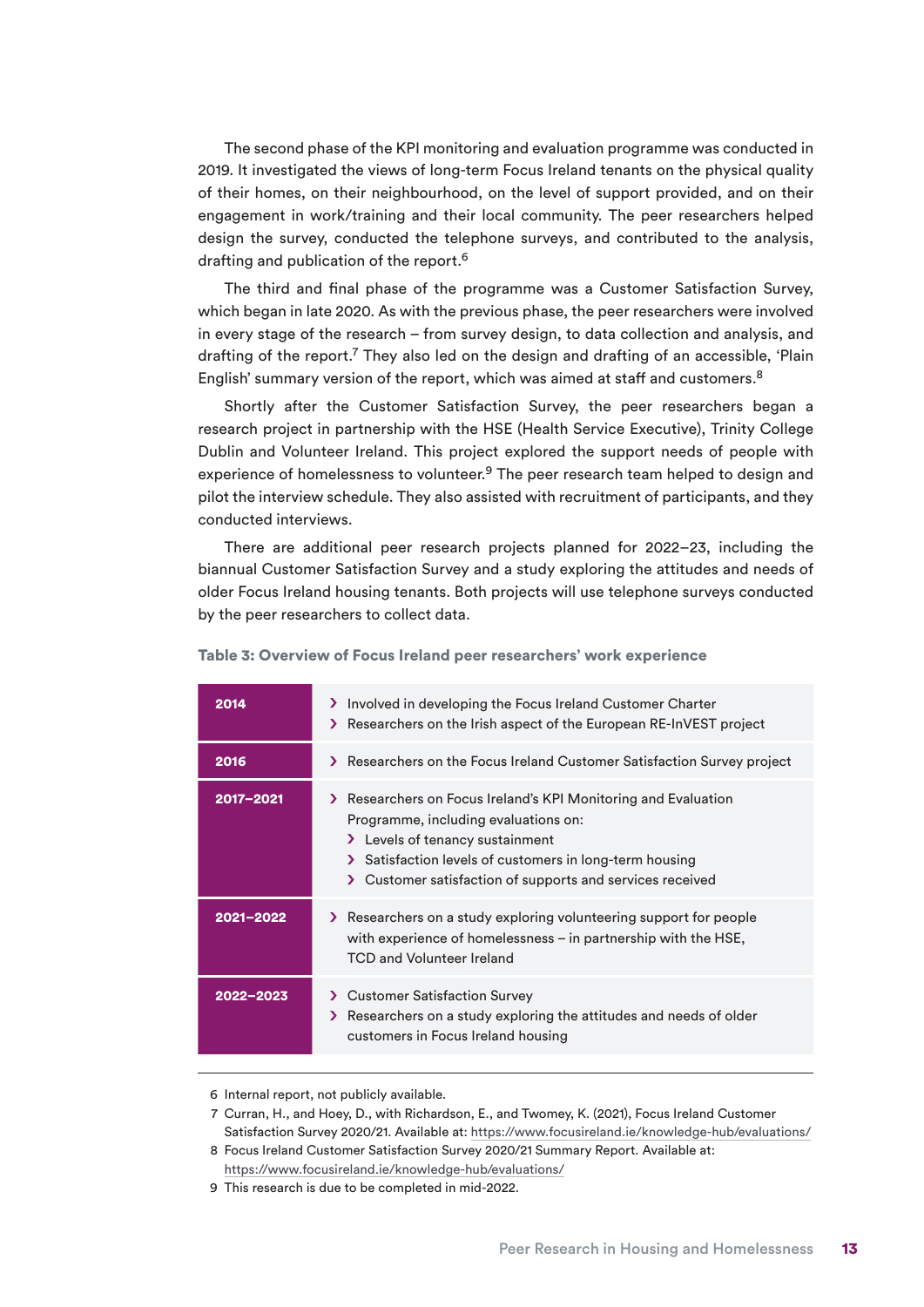#### European Seminar: Peer Research and Understanding Homelessness

To advance knowledge and best practice in peer research in relation to housing and homelessness, Focus Ireland proposed to host a European seminar, in partnership with The Housing Agency. The seminar explored how to use peer research to understand homelessness, and how to develop a guidebook on conducting peer research in the areas of housing and homelessness.

The European seminar organised by Focus Ireland was held on 20 November 2019. The day-long event provided an opportunity to learn about innovative research conducted by organisations working to end homelessness, in Ireland and elsewhere in Europe.10 The seminar also considered the value of peer research, the challenges involved, and how to respond to those challenges. The seminar aimed to:

- > Share knowledge and innovation in peer research
- > Engage with the challenges and opportunities peer research can bring
- > Provide a cross-country platform for peer researchers to discuss practice and learning
- > Enable collaboration between professional and peer researchers
- > Inform the development of a guidebook.

The seminar was attended by over 60 delegates from the NGO, government and academia sectors. A portion of delegates were experienced with peer research; however, most were not – they wanted to learn about the methodology and gain practical advice on how to do it. Central to the output of the seminar was the World Café methodology. This methodology is designed to connect multiple ideas and perspectives on a topic by engaging in several rounds of small group work. It is a really useful methodology for exploring a particular topic from multiple perspectives, and ensuring that everyone can make their contribution. It is also helpful in facilitating contributors to make new connections.

<sup>10</sup> See Appendix for list of speakers and organisations.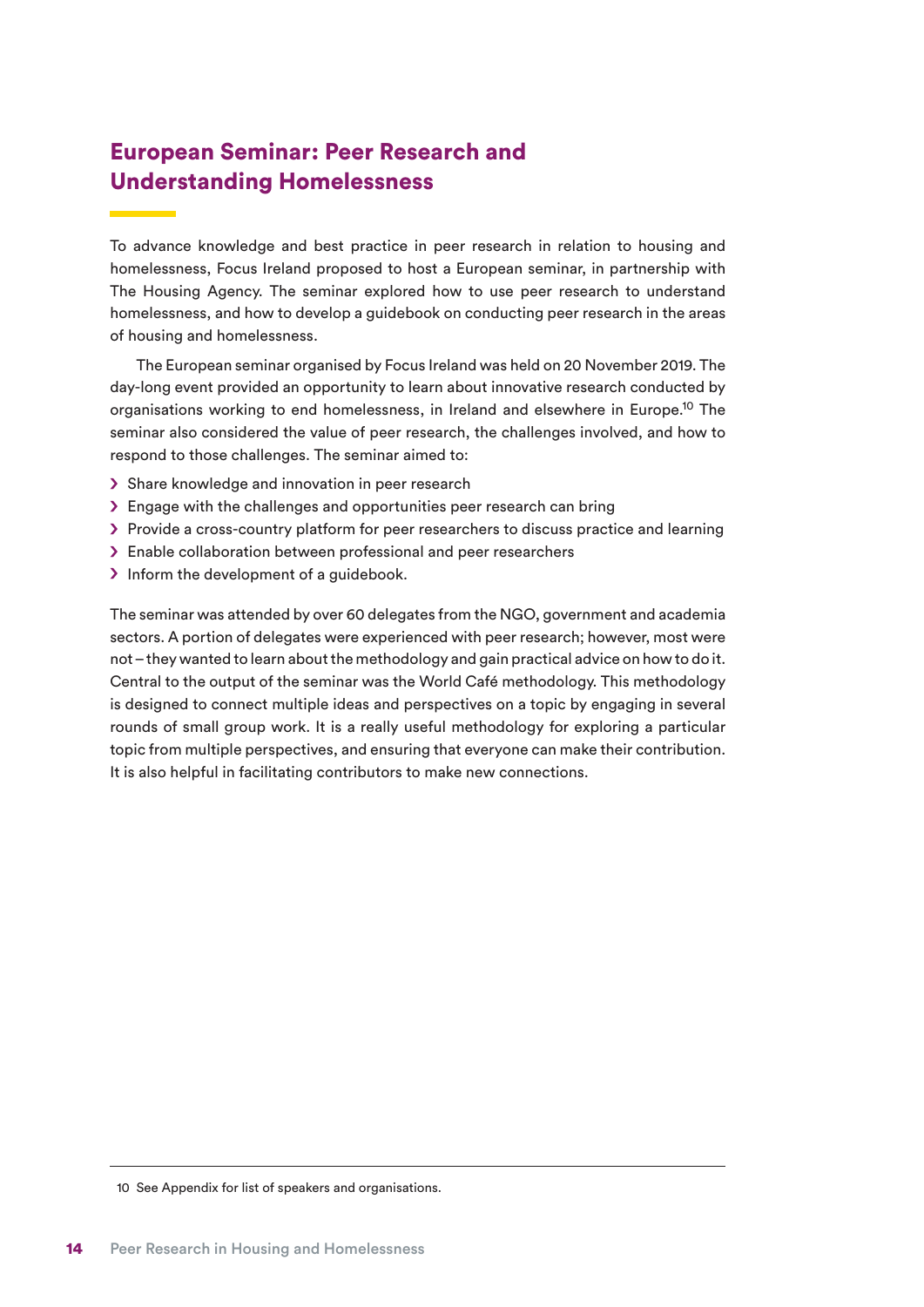| <b>Context</b>      | > Explore how contextual factors (e.g. social, economic, political<br>and cultural factors) influence a topic or goal - and how<br>factors influence one another.                                                                                                                                                                                                                                   |
|---------------------|-----------------------------------------------------------------------------------------------------------------------------------------------------------------------------------------------------------------------------------------------------------------------------------------------------------------------------------------------------------------------------------------------------|
| <b>Connections</b>  | > Encourage participants to make new connections.<br>> Strengthen relationships and build trust among participants.                                                                                                                                                                                                                                                                                 |
| <b>Patterns</b>     | > Break old thought patterns; catalyse new ideas and thinking.<br>Identify areas of common interest, concern or excitement.<br>≻<br>> Determine where the energy is in the system and where<br>there are gaps or blockages.<br>> Understand how policies, structures and social/cultural<br>norms are changing.<br>> Understand the relationships between outputs/outcomes<br>and external factors. |
| <b>Perspectives</b> | > Explore a topic or issue from multiple and diverse perspectives.<br>> Ensure equal footing among participant voices.<br>> Understand partners' and other stakeholders' perspectives on<br>the topic or goal (e.g. why it matters).<br>> Understand beneficiary experiences of the topic.<br>> Identify partners' and stakeholders' learning priorities.                                           |

Table 4: How the World Café methodology supports thinking and practice

The seminar used the World Café methodology to explore two key questions:

- 1 *What are the dilemmas/opportunities for you in respect of doing peer research?*
- 2 *What do we know/not know about peer research, and what do we need to do?*

Small group discussions were used to explore an aspect of a topic, with a host at each table taking notes on the conversation. Participants moved to a new table to discuss a different question at the end of their (time-limited) discussion, while the host remained in place to share insights from the previous conversation with a new group. The method enabled participants to explore the topic in depth and to develop meaningful insights, which were recorded on a flipchart for each discussion table. Delegates put responses on sticky notes – and when the small group conversations were finished, the host of each table shared key insights with the larger group. These outputs were collected and later analysed and categorised by the team of peer researchers, with the support of a professional researcher.

The remainder of this guidebook uses the outputs and analysis from the seminar, along with the experiences of Focus Ireland professional and peer researchers, to set out the value of peer research and the practical issues to consider so that peer research is done effectively and responsibly.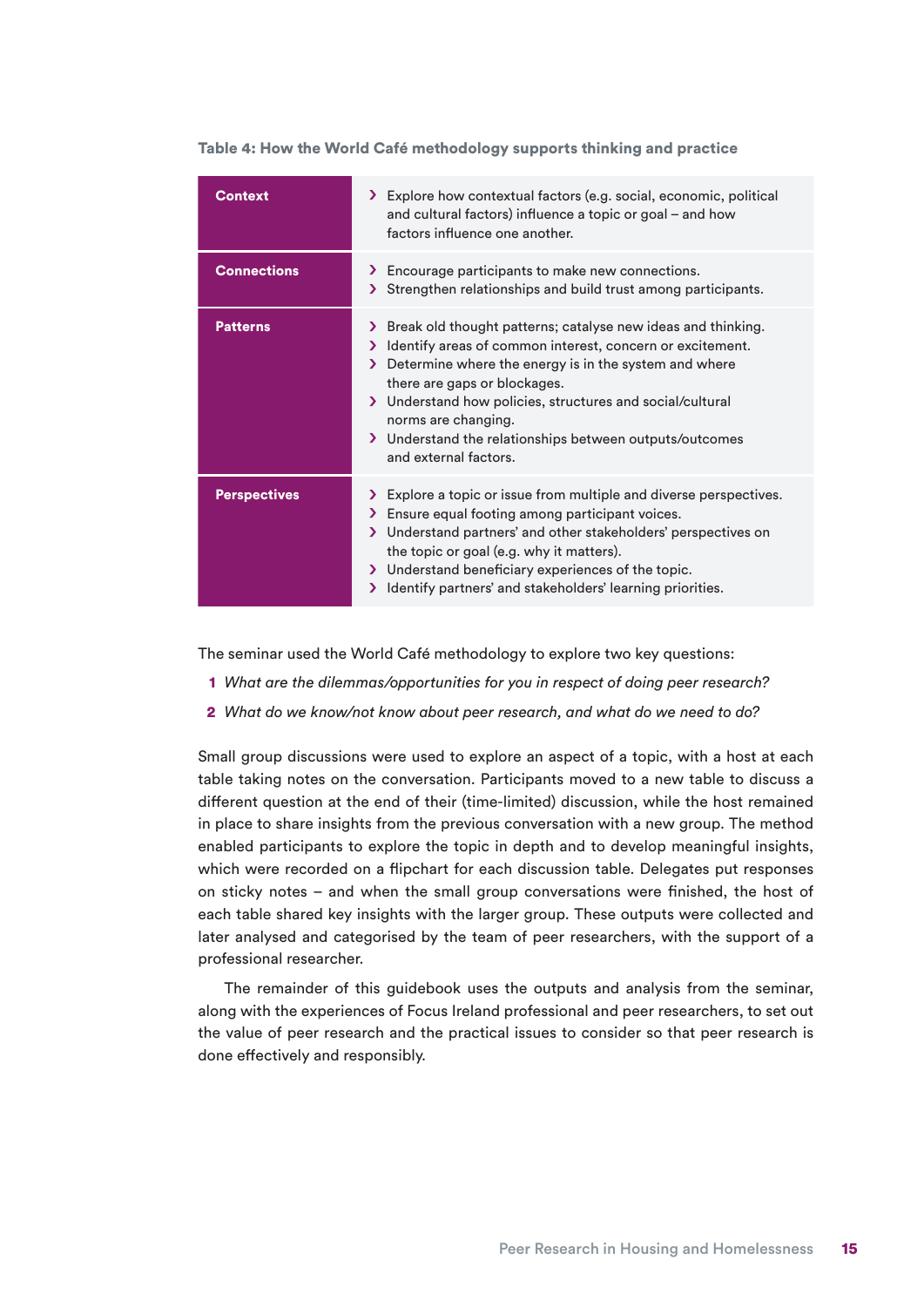## The Value of Peer Research

There are many advantages to adopting a peer-research approach. In this section, the value of peer research will be discussed in terms of its benefits as a research methodology, and its benefits for the organisations and individuals involved.

#### Peer Research as a Methodology

As previously discussed, peer research is a methodology – a way of approaching and doing research. Peer research can be a powerful and insightful methodology to co-produce and co-construct knowledge that challenges dominant ways of thinking. It is a grounded and authentic bottom-up (rather than top-down) approach. It empowers people, typically from marginalised backgrounds, to use their voices and participate in processes that lead to change in organisations or wider society.

Peer research has several advantages as a methodology. Peer researchers bring extensive 'insider knowledge' to a research project and about the research participants. They understand the community being researched, the concerns in that community, the language of that community, and how to engage that community. Involving peer researchers at the research design stage can help to decide what questions will be addressed, which provides context for the research framework. Crucially, peer researchers help to avoid any blind spots that professional researchers from outside the community might have.

The recruitment of participants is one of the most challenging aspects of doing research. The 'insider knowledge' of peer researchers helps to locate potential participants. Once identified, potential participants may feel more comfortable with an approach from a relatable peer than a professional or 'academic' researcher. The shared lived experience of peers can help to build trust and can encourage and empower individuals to participate in research. Any ideas of power imbalances between researchers and participants are minimised.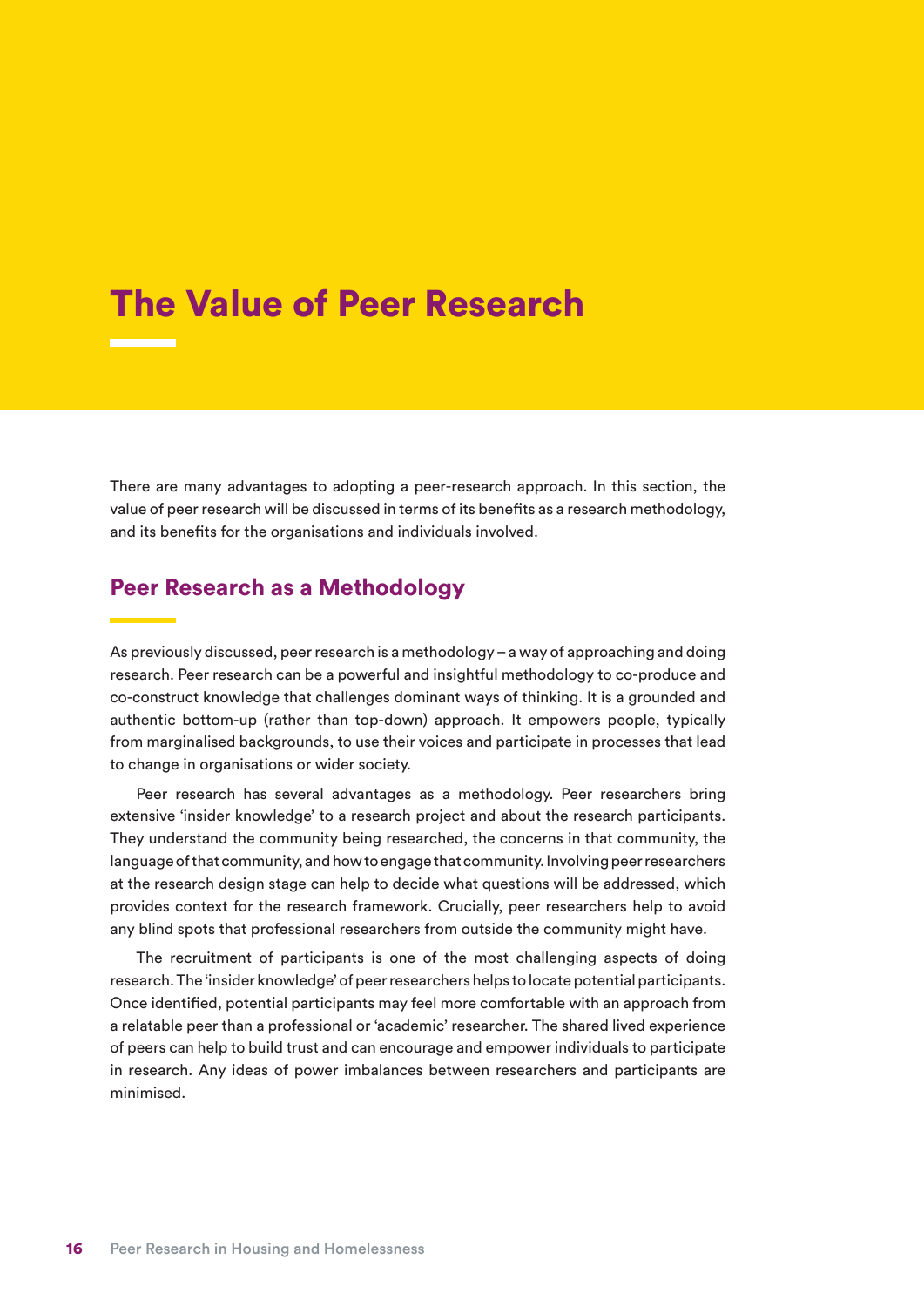Peer researchers can improve the quality of data. They can be involved in the design of research instruments (e.g. drafting an interview schedule or designing a survey). Peer researchers can check and review instruments for meaning and language, ensuring that any instruments are accessible and appropriate for the target group. The shared experiences of peers can also enhance data collection because of the sensitivities and communication techniques peer researchers bring to the research. Their understanding and empathy can yield richer research data (e.g. during interviews or surveys with participants). Peers are likely to relate well to one another. If peer researchers (rather than professional researchers) conduct interviews, this can result in better research data, since it may be easier to have judgement-free conversations.

The safeguarding of research participants, particularly those who may be deemed vulnerable, is a key ethical consideration for any research project. The experiences of peer researchers can make them better able to identify research participants who are particularly vulnerable. Peer researchers can respond appropriately and swiftly to link participants with any supports they might need.

When peer researchers are present, findings can be translated from the jargon of academic research outputs into more accessible, 'Plain English' reports and presentations that can reach a wider and more diverse audience. This may be a useful approach for a research project that seeks to engage multiple audiences. For example, one version of a report can be published for an academic audience, and a separate version of that same report can be published in a simplified and accessible format. This can lead to greater impact for the research findings.

| <b>Research design</b> | > Peer researchers bring 'insider knowledge' of the community<br>being researched.<br>> Peer researchers can provide context to shape the research<br>design and identify blind spots.                                                                                                                                                           |
|------------------------|--------------------------------------------------------------------------------------------------------------------------------------------------------------------------------------------------------------------------------------------------------------------------------------------------------------------------------------------------|
| <b>Recruitment</b>     | > Peer researchers can help to locate and identify potential<br>research participants.<br>> Peer researchers can build trust, and can engage and empower<br>individuals to participate in research.                                                                                                                                              |
| <b>Quality of data</b> | > Peer researchers can help to design and pilot research<br>instruments to check for meaning, language and appropriateness.<br>> Peer researchers have shared experiences that provide an<br>equal power dynamic between researcher and participant.<br>This can enhance data collection and yield richer data<br>(e.g. qualitative interviews). |
| <b>Safeguarding</b>    | > Peer researchers have lived experiences that enable them to<br>identify research participants in need of support.                                                                                                                                                                                                                              |
| <b>Communication</b>   | > Peer researchers can help translate academic jargon to<br>accessible, 'Plain English' outputs for a wider audience.                                                                                                                                                                                                                            |

#### Table 5: Summary of the benefits of peer research as a methodology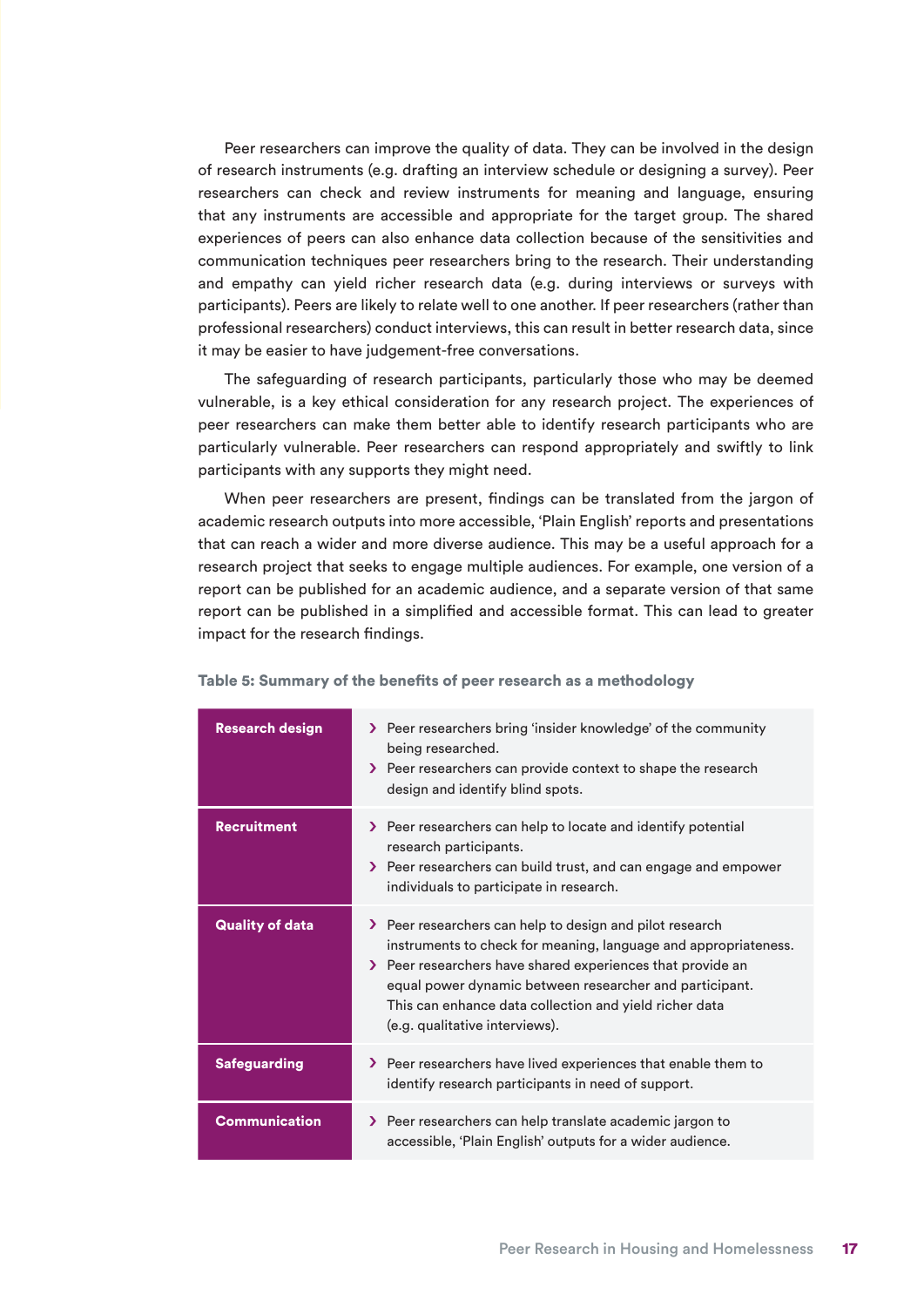#### The Benefits of Peer Research for Individuals and Organisations

Beyond its value as a methodology, adopting a peer-research approach can also provide benefits for individuals and organisations who support it. Peer researchers can benefit immensely from the investment of time and resources in their training and support. They learn how research is conducted. They can gain qualifications and other transferable skills for the workplace. They may also experience improved self-confidence and life opportunities. Active involvement in research projects and the legacy of those projects can provide a renewed sense of purpose. This can improve mental health and bring about positive changes such as a return to employment. The financial situation of peer researchers will also improve, if they are paid or compensated for their work.

A peer research approach promotes continuous learning for all involved – not just the peer researchers who have less research experience. Professional researchers also gain when they work alongside peer researchers. Professional researchers are challenged to think and work in different ways and with new structures that support being inclusive. It can be a transformative and very rewarding process.

For organisations, the new skills and experiences peer researchers gain can be used in areas and departments other than research. Peer researchers learn how to analyse, communicate and work within a team. They gain valuable knowledge on research methodology and wider institutional issues. The new skills that professional researchers learn as part of the co-production process can benefit organisations for future projects that are peer-led or involve people with lived experience (e.g. service user involvement strategies and programmes).

Supporting peer research projects can also build diversity in the workplace by providing a pathway into employment for service users from diverse backgrounds.

| <b>Peer researchers</b>            | $\blacktriangleright$ New skills and capacity-building<br>Improved self-confidence, mental health, and life opportunities -<br>including reintegration to the workforce                                                                                                             |
|------------------------------------|-------------------------------------------------------------------------------------------------------------------------------------------------------------------------------------------------------------------------------------------------------------------------------------|
| <b>Professional</b><br>researchers | $\sum$ New skills and capacity-building<br>Development through new methods and structures<br>> Transformative and rewarding process                                                                                                                                                 |
| <b>Organisations</b>               | > Increased skills and competencies of peer researchers are<br>translatable to other areas (not just research)<br>> Increased skills and competencies of professional researchers<br>in co-production and participatory methods<br>Greater diversity and inclusion in the workplace |

|  |  |  |  |  |  | Table 6: Summary of the benefits of peer research for individuals and organisations |
|--|--|--|--|--|--|-------------------------------------------------------------------------------------|
|--|--|--|--|--|--|-------------------------------------------------------------------------------------|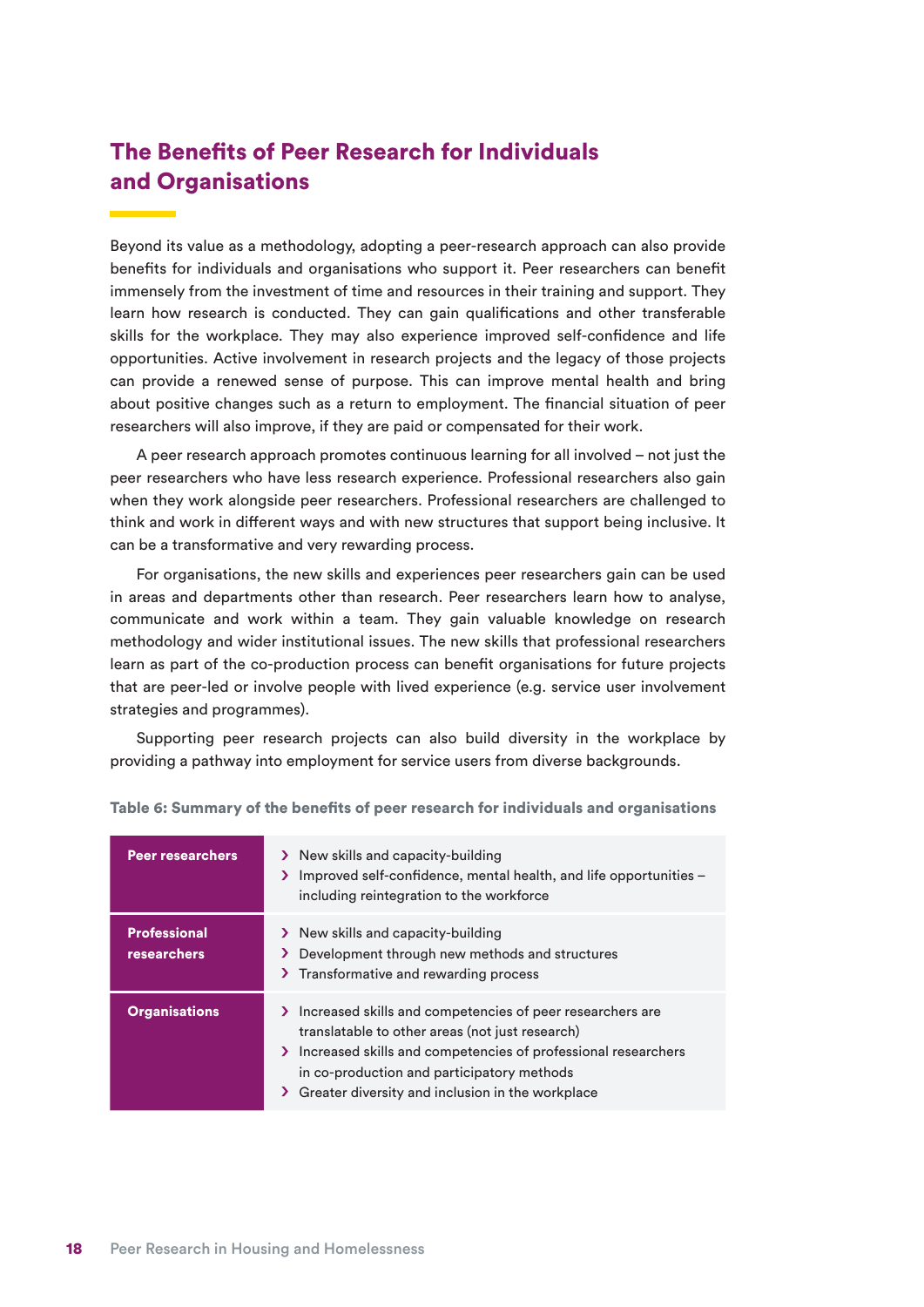## Practical Issues in Peer Research

This section outlines some practical issues for organisations and individuals doing peer research. As before, this section uses the experiences of Focus Ireland professional and peer researchers, along with the outputs and analysis from the seminar on peer research. As noted, the seminar was attended by delegates with and without experience of doing peer research.

#### Ethics and Safeguarding

Prior to undertaking a peer-research methodology, some ethical issues need to be considered. These ethical issues may need to be revisited when the project is underway.

Firstly, when recruiting suitable peer researchers, it is important to consider their relationships with potential research participants. By definition, peer researchers are very close to the issues concerned and sometimes with the community being researched. While this can greatly benefit the research project, it can create risks for the peer researchers if they are too close to participants. This poses strong ethical and methodological concerns. For example, in the case of the Focus Ireland research into customer satisfaction, surveys with customers who might have been known to the peer researchers were identified and scheduled to be carried out by professional researchers.

Following recruitment, peer researchers should be fully informed of the risks of doing research and should give informed consent to the roles they will play. In addition to the risks associated with knowing the research subjects and their community, there may be a risk of vicarious trauma for peer researchers. Many peer researchers will have lived experience of the topic being researched – some of this experience might be very recent. The potential trauma may not be obvious in the actual topic of the research: it may be an issue that is related, or something that just comes up incidentally.

When doing a research interview, a peer researcher may feel vulnerable because of the sharing of experiences. They may feel a sense of helplessness on hearing the stories of research participants. In addition to these trauma-informed considerations, it must be remembered that the everyday demands of doing the work can be hard on peer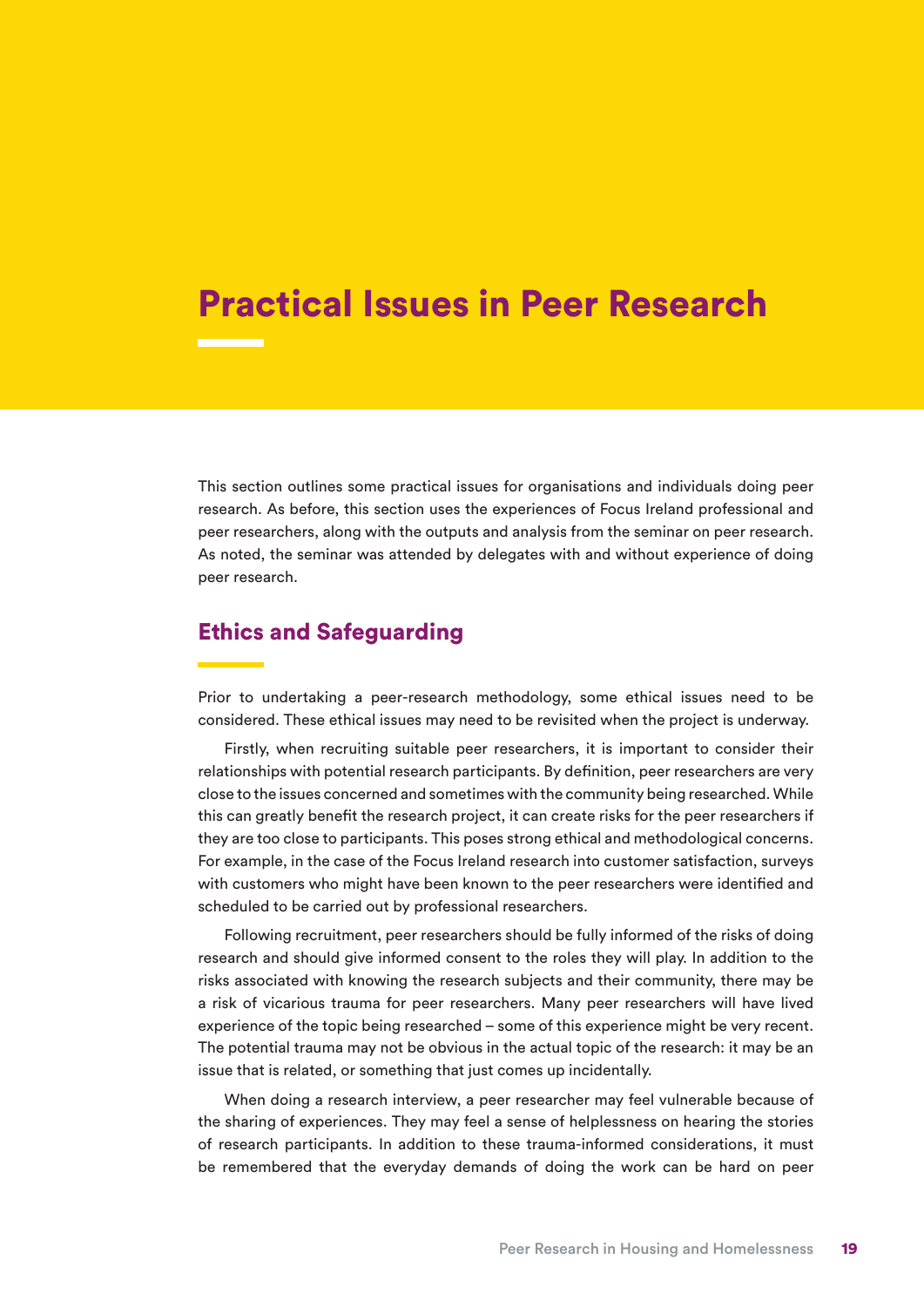researchers. The work demands commitment, travel and possibly an emotional burden. This can be hard on peer researchers as they reconcile new demands and responsibilities with their own lives.

With these risks in mind, good preparation and ongoing support from colleagues are crucial. Professionals should make time for regular check-ins, debriefs, support plans, and emotional support with peer researchers. For example, in one Focus Ireland project, a staff member scheduled time in their day to make phone calls to check in with a peer researcher before and after an interview. In another project, regular one-to-one meetings were scheduled to check in with peer researchers to hear how they were finding the work. Of course, while ongoing support is paramount, professionals should be aware to maintain boundaries and strike a balance between support and dependency.

Another ethical consideration is an exit strategy for peer researchers. This is discussed in more detail below.

#### Planning, Replanning and Flexibility

Adopting a peer research methodology usually means the project will take longer to complete and will need additional management time and resources. If this is not recognised at the start and factored into planning and budgets, it can result in pressures later – and can even result in a successful project being seen as failing.

Peer research takes time and emotional energy from all involved. This needs to be acknowledged from the beginning. In many projects, the peer researchers may not be recruited when the project is initially being planned. Therefore, a recognition of the time and energy that will be required is something that needs to be returned to repeatedly during the project, as new people (peer researchers and other participants) come on board.

As soon as the peer researchers have been recruited, and before a project formally starts, it is advised to build connections and trust between peer researchers and professional researchers through opportunities to meet and get to know one another. There could be several arranged meetings or information sessions to prepare people for the upcoming project and introduce them to their colleagues. It is useful at these initial meetings to set out expectations and ground rules for the team, and to cover relevant policies or procedures.

Depending on the project, peer researchers may need training. It will not always be possible to anticipate all training needs prior to recruiting the peer researchers, and new needs may emerge as the project develops. Peer researchers must be given the time they need to complete appropriate research training modules, at the level required to meet the capacities of participants.

In addition, the supervision of peer researchers frequently differs from the supervision required by a professional researcher. Therefore, supervision often requires considerable thought and planning.

One key practical issue is scheduling. Peer researchers and professional researchers often have different schedules and time commitments. Expecting the peer researchers to just fit in to the routine of professional researchers is unlikely to lead to success. It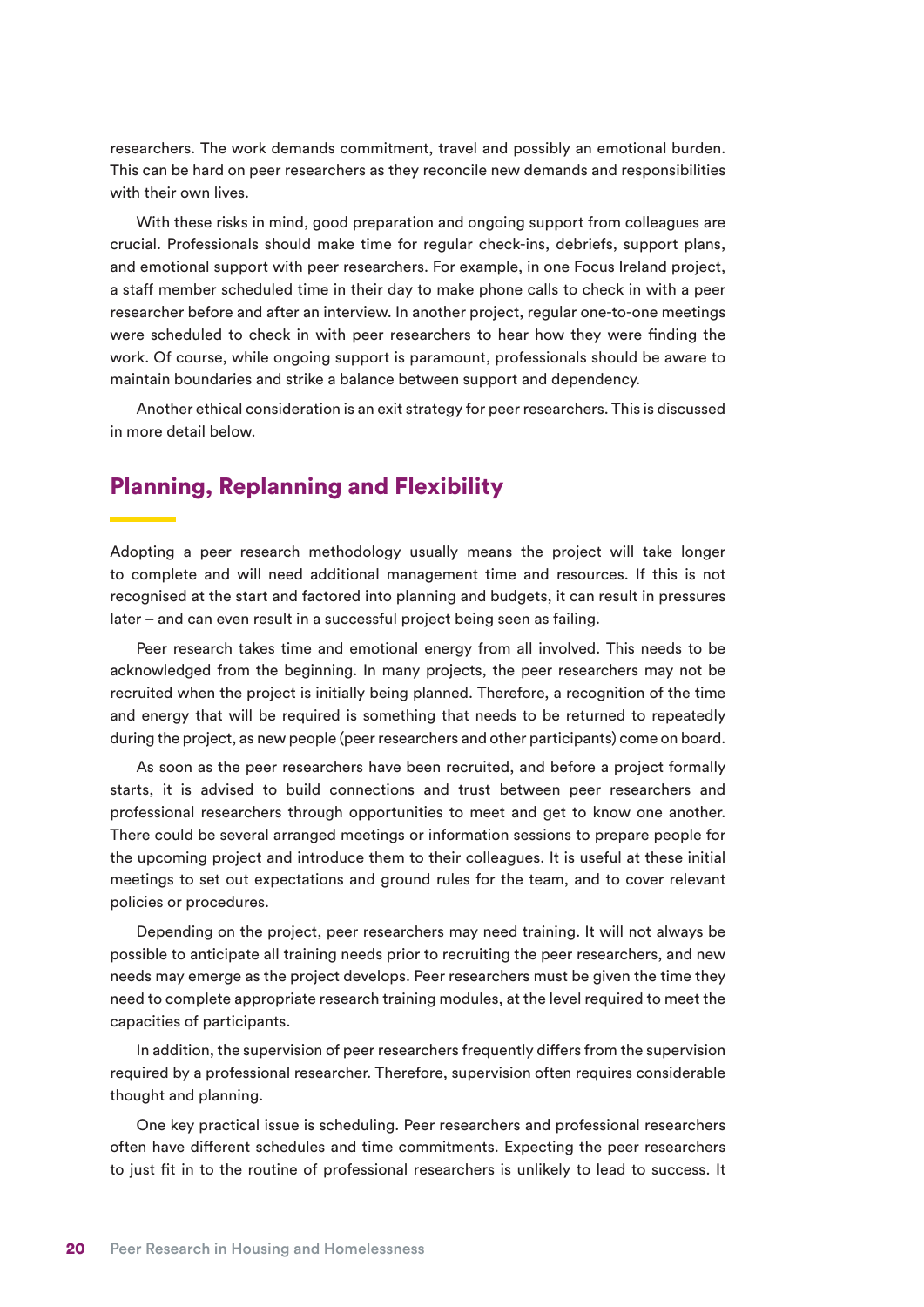will take effort to ensure that everyone is fully briefed and has time to understand their tasks and their role. It is important that peer researchers have the support structures in place to do the work and manage any emotional burden. For example, if peer researchers are involved in conducting qualitative interviews, it is important to ensure a professional researcher is available for support before and after the interview for a debrief.

An important part of any peer research project is the planning and preparation involved in providing a safe space where people can learn and grow in a structured way. The space should allow everyone to engage in open, honest dialogue and mutual learning. For example, this space could take the form of regular reflective practice<sup>11</sup> whereby research colleagues take the opportunity to reflect on what worked and what didn't in the project to date. This part of peer research can be challenging but it is very valuable and will ultimately benefit any peer research project.

The circumstances in the lives of peer researchers and professional researchers can often differ. Sometimes this can inhibit the full participation of peer researchers in a project at certain stages. Peer researchers who are involved in their first project are being asked to absorb knowledge, work practices and skills that took professional researchers many years of living and training to acquire. Professional researchers need to exercise patience and understanding, and plan for gaps or absences in participation.

As peer researchers gain experience and confidence, their capacity to engage in planning the project will also develop, and relationships within the team need to adapt to recognise this and to ensure the benefits from this increased capacity are fed back into the project.

Doing peer research means planning for the unexpected, and learning to be flexible. The project plan should include space for contingencies on budget, time and training.

#### Training and Capacity-Building

Training for peer researchers is important and should be viewed as an opportunity to invest in continued capacity-building. Training can include research design, interviewing, data analysis, coding, drafting a report, and presentation skills. Training not only prepares peer researchers for their work, but is an incentive to participate. It provides a tangible personal achievement that peer researchers can build on. Training should be at the right level, be aware of disabilities, and should avoid intimidating participants with jargon and academic language.

The professional who provides the training needs to have the appropriate skills. This may involve taking some time to complete an additional course (e.g. in teaching and learning), if the professional does not already have experience in facilitating training. It would be a good idea to engage with or establish a network of other professional researchers working with a peer-research methodology.

<sup>11</sup> For further details on Reflective Practice, see Cartwright, T. (2011), 'Developing Your Intuition: A Guide to Reflective Practice' (Vol. 108). John Wiley & Sons. See also: Finlay, L. (2008), 'Reflecting on "Reflective Practice"', Practice-based Professional Learning Paper 52, The Open University.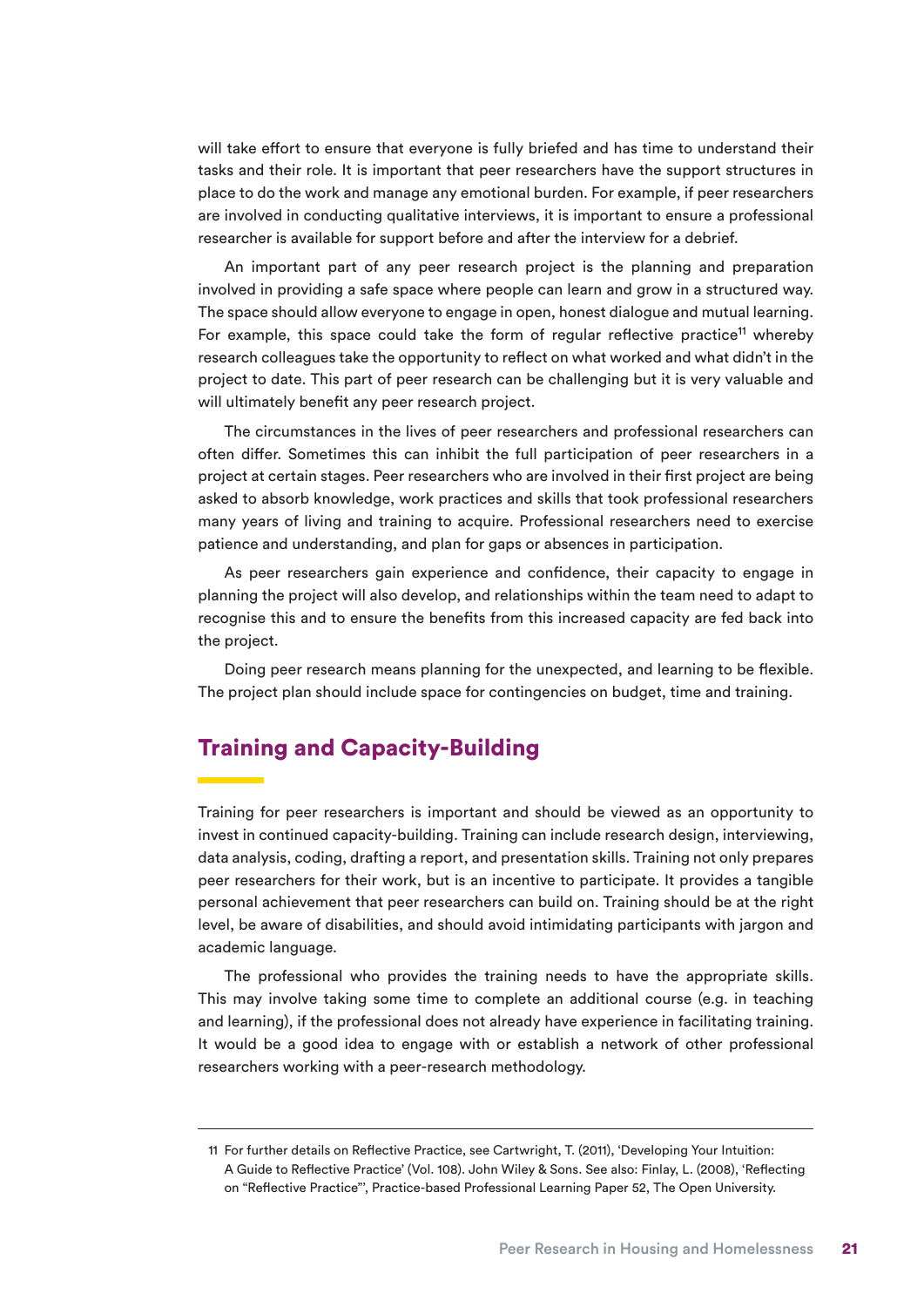#### Participation and Managing Expectations

As noted earlier, there is a spectrum of peer researcher involvement in a project – from engaging with a single task, to full participation from design to publication. A key issue for organisations and professional researchers to consider is the level to which peer researchers participate in the research process. Different peer researchers have different abilities. Some may not be capable of contributing to certain stages of the research process, while they may be able to make a major contribution in other areas. For example, a peer researcher may not be comfortable conducting one-to-one interviews, but they may be very interested in designing the interview schedule and data analysis. Professionals need to assess the skills and interests of peer researchers, and be flexible and adaptable when it comes to roles and input.

Managing expectations is an important part of the trust relationship between professional researchers and peer researchers. It is helpful to make the roles and responsibilities clear. From the outset, peer researchers need to be clear on the duration of the project, the frequency of work, and the potential challenges and delays that could impact their hours. Ideally, when a project comes to an end, peer researchers would be given further opportunities for progression. Not all organisations can provide this, and it is important to be honest about the realistic prospects of future opportunities.

#### Equal Treatment and Recognition

Professional researchers and peer researchers commit to an equal relationship when working together on research projects. They co-produce and co-own the work. Equal recognition is vital in avoiding tokenism. Every opportunity should be made to recognise the contribution of peer researchers (e.g. in communication materials or activities). Peer researchers should be encouraged and supported to participate in communicating and publishing the research in meetings, seminars or public events.

The work of peer researchers should be valued, and they should never be out of pocket for participating in research projects. Organisations working with peer researchers may not be able to offer the security of employment that all of us aspire to. However, peer researchers should be paid an hourly rate for the work they do. Any costs incurred during projects (e.g. travel costs) need to be covered.

The payment for any work should be mindful of the impact on an individual's benefits and entitlements, and this should be discussed beforehand. It can be wise to seek advice from an experienced welfare rights organisation to help design payment systems that maximise income and do not undermine long-term welfare claims.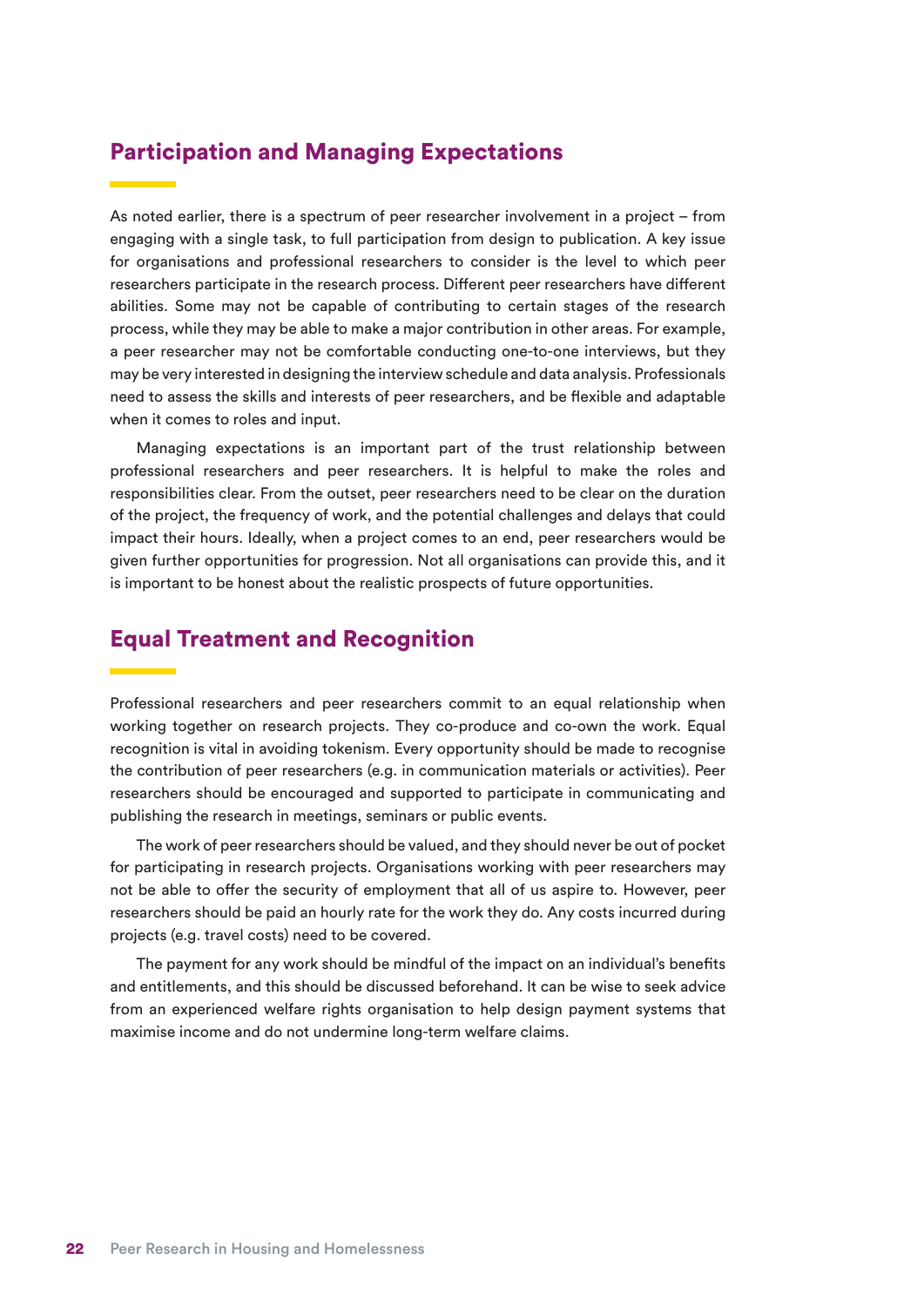#### The Role of the Professional

There are several skills and qualities required for professionals to work with peer researchers. This work requires self-awareness, sensitivity, and the capacity to work with people from diverse backgrounds and circumstances. It requires a willingness to foster open communication and be challenged – conflict is often part of the process, and difficult conversations should not be avoided.

Professionals in this environment need to be flexible and adaptable. Peer researchers may not always complete their research tasks, or may not always be able to reach a standard of work that professional researchers are used to. Equally, it is important not to approach the relationship with expectations that are too low. As with any other work, peer researchers will get more from the project if they strive to achieve the best that they can. Therefore, processes need to be developed and managed carefully, in a supportive and collaborative manner, according to clear prior agreements (or contracts) which specify standards.

Above all, professionals need to be consistent and committed. Their roles are crucial in the professional and personal development of peer researchers and wider goals of reducing stigma and exclusion in research and society. The professional researcher needs the support of a broader network of professionals doing similar work. The professional researcher should also have a clear supervisory and support structure within the organisation, where they can discuss challenges they are facing and access any further training or support they need.

#### Long-term Development Opportunities

The long-term development of the peer researcher should be one concern of the project. This might mean that the peer researcher participates in further projects within your organisation (or another organisation) or it might involve further training related to research. Of course, the skills and confidence that a peer researcher develops from working on a project may take them on a different path, which is not related to research at all. If your organisation has a HR department, it can be useful to link the peer researchers into that department so they can discuss their options and opportunities.

When a project is coming to an end, professionals need to be mindful of other opportunities or projects for the peer researchers. Professionals typically move from one project to another in secure employment. This is not the case for peer researchers. Therefore, an important part of the work is to identify opportunities for development and progression for peer researchers. Progression might also include other areas of employment, not necessarily in research. Opportunities and progression should be based on the interests of the peer researchers.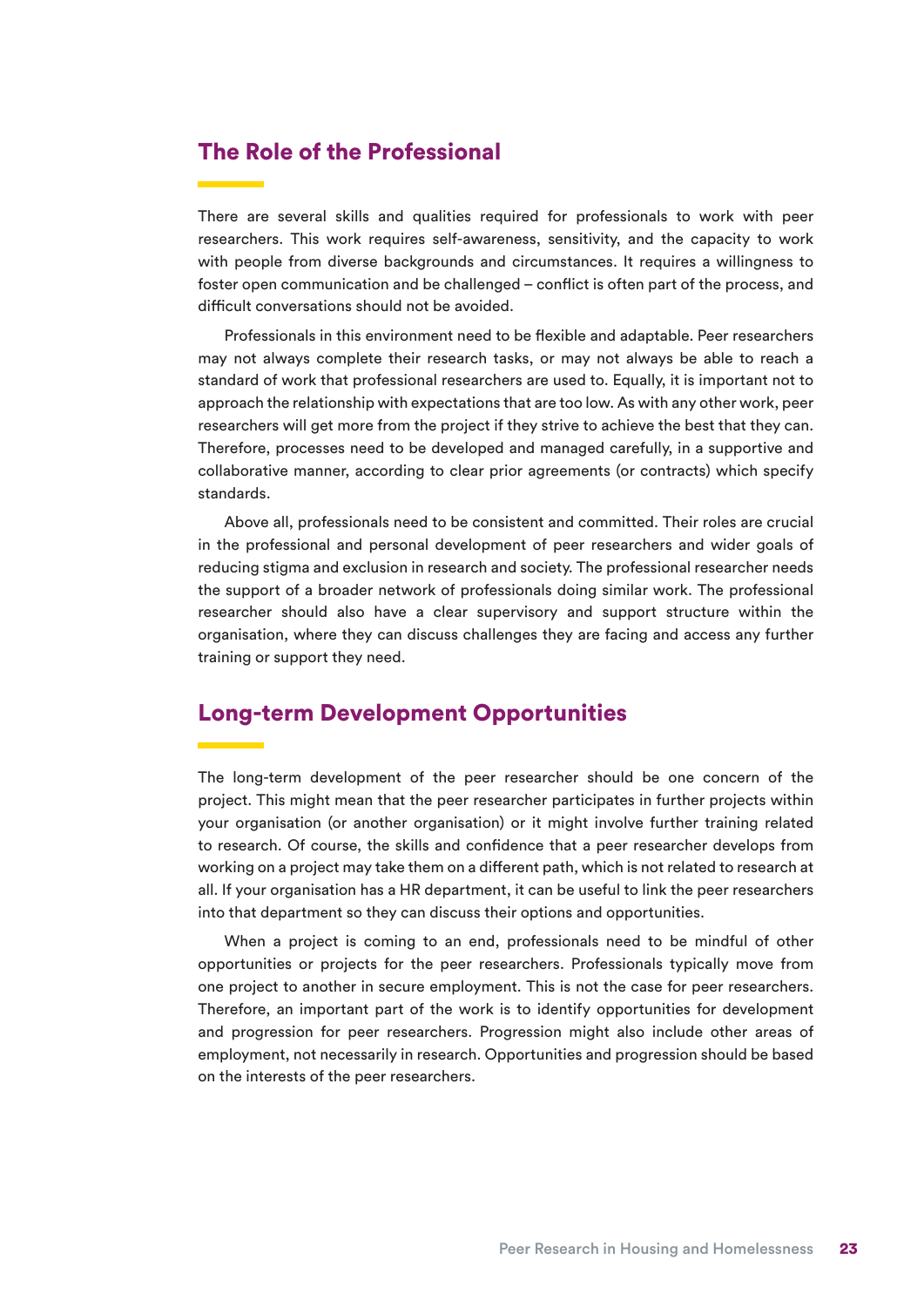#### Table 7: Summary of the practical considerations of peer research

| <b>Ethics and</b><br>safeguarding                        | > Recruitment of peer researchers needs to consider their<br>proximity to research participants.<br>> Transparency and consent are vital.<br>> Professionals need to schedule time for debriefs, support plans,<br>and emotional support.<br>> Post-project opportunities should be built into project plans.<br>> Maintain professional boundaries and a balance between<br>support and dependency. |
|----------------------------------------------------------|------------------------------------------------------------------------------------------------------------------------------------------------------------------------------------------------------------------------------------------------------------------------------------------------------------------------------------------------------------------------------------------------------|
| Planning,<br><b>Replanning and</b><br><b>Flexibility</b> | > Make time for early-stage team bonding and building<br>before the project starts.<br>> Planning and facilitating training requires significant time<br>and effort.<br>> Robust support structures are crucial.<br>> Professionals should prepare for gaps and absences in<br>participation.                                                                                                        |
| <b>Training and</b><br>capacity-building                 | > Approach training as an investment in people and their growth.<br>> Approach training as an incentive for participation.<br>> Ensure training is accessible and flexible.<br>> Ensure the trainer has the right skills.                                                                                                                                                                            |
| <b>Participation</b><br>and managing<br>expectations     | > Work with peer researchers to agree roles and levels of<br>participation.<br>> Provide complete clarity in terms of project timeline, work<br>demands and compensation.                                                                                                                                                                                                                            |
| <b>Equal treatment</b><br>and recognition                | > Projects must be based on an equal relationship between<br>professional and peer researchers.<br>> Equal treatment and recognition are key in avoiding tokenism.<br>> The work of peer researchers must be valued and compensated.                                                                                                                                                                 |
| <b>Role of the</b><br>professional                       | > Professionals should be comfortable with conflict and difficult<br>conversations.<br>> Being flexible and adaptable are key traits for success.<br>> Professionals must maintain a consistent and committed attitude.                                                                                                                                                                              |
| Long-term<br>development                                 | > The long-term development of the peer researcher is a<br>key concern<br>> Peer researchers can be supported to work on new<br>research projects.<br>> Peer researchers may discuss different development<br>paths with the organisation's HR department<br>> Opportunities and progression should be based on the<br>interests of the peer researcher.                                             |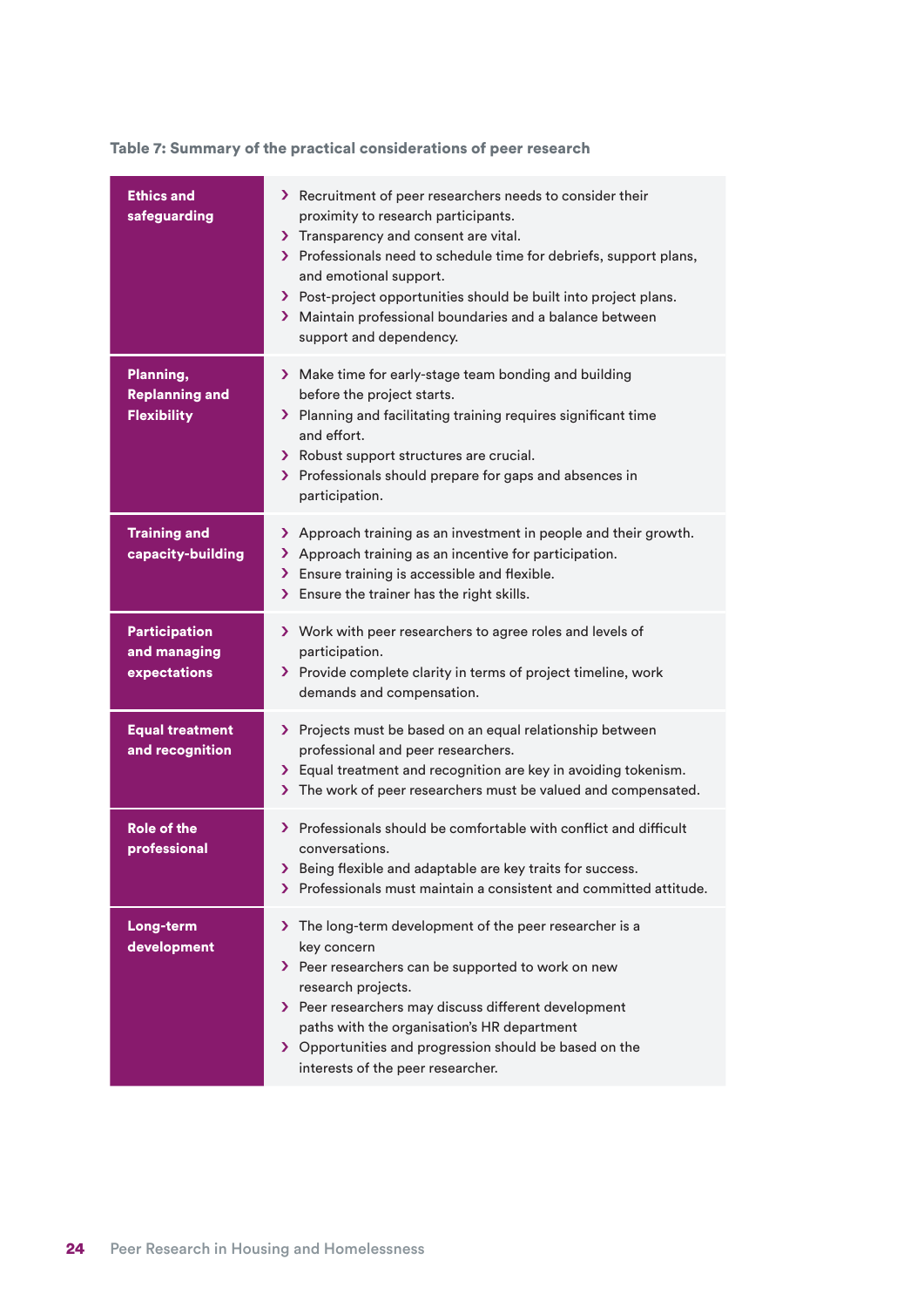

#### European Seminar: Peer Research and Understanding Homelessness

The keynote address was given by Dr Mary Murphy of NUI Maynooth, lead researcher of the Irish component of RE-InVEST, a European research project funded by Horizon 2020 to explore the social impact of the global financial crisis. The Irish aspect of the research was based in Maynooth University and used a qualitative participatory methodology to work with a group of experienced peer researchers from Focus Ireland.

Dr Murphy's presentation addressed the Participatory Action Human Rights and Capability Approach (PAHRCA) and the research methodology used to conduct the RE-InVEST research. She discussed some of the key issues involved, including ethics, research validity, the risk of tokenism, practical resource limitations and the time required to implement the methodology successfully.

Other speakers included the following.

- S Paul Haughan, Emma Richardson and Daniel Hoey, all of Focus Ireland, presented on *Peer Research: Learnings from a Monitoring and Evaluation Programme*. This presentation reflected on the experiences of two peer research projects. See Focus Ireland's website for more details on their research programme: www.focusireland.ie
- > Jade Ward of University of York, and peer researchers Tia Brennan and Amy Mook, presented on *Care Leavers' Transitions to Independent Secure Housing: Evaluating The House Project and Staying Close*. Both these initiatives are part of the Children's Social Care Innovation Programme. Further details on the programme can be accessed at: https://www.gov.uk/guidance/childrens-socialcare-innovation-programme-insights-and-evaluation
- S Mat Amp and Martin Burrows of Groundswell, presented on *Lessons Learned from Peer Research in Groundswell*, giving an overview of several peer research initiatives undertaken by Groundswell. See Groundswell's website for more details on their research programme: www.groundswell.org.uk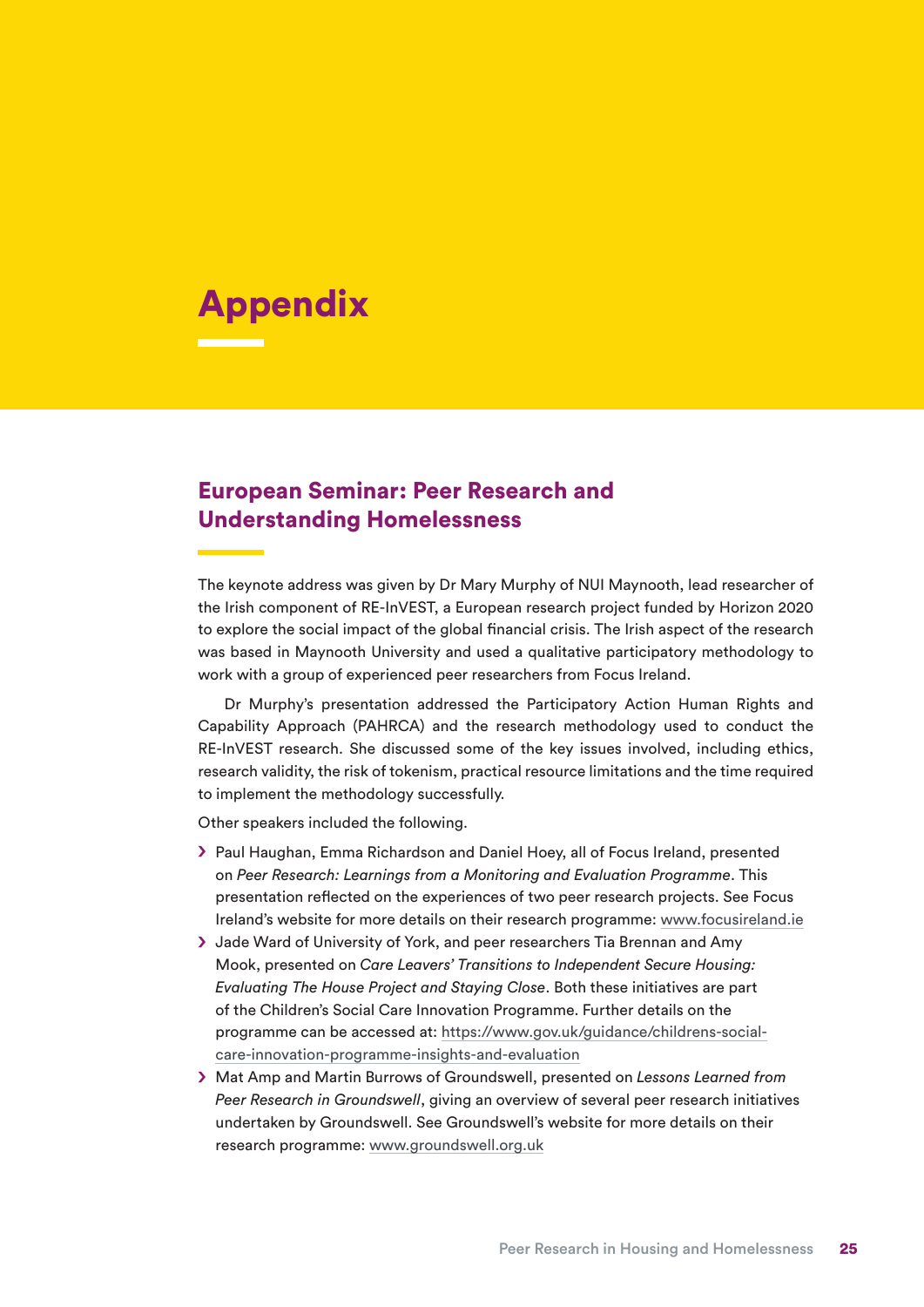- > Hayley Peacock, Adrian Whyatt and Asan Ugborogho of St. Mungo's, presented on *St Mungo's: Work and Homelessness – Tackling Insecure Work and Transient Housing*. This presentation outlined the experience of their organisation in peer research on precarity and transience in housing and employment. See St Mungo's website for more details on their research programme: www.mungos.org
- S Peer researcher Robbert Brouwer, and Dr Nienke Boesveldt and Maarten Davelaar of Utrecht University, presented on the *Paja! Project: Participatory Audits and Five-Year Studies on Recurring Homelessness, De-institutionalising and Decentralising*. Their presentation outlined the reflections from this peer research project. Further details on the Paja! Project can be accessed at: https://onderzoekmobw.socsci.uva.nl/index.php/en/research/

The seminar concluded with a discussion among a panel of researchers, advocates and service providers on the benefits and potentials of peer research. The panel comprised:

- > Dr Nienke Boesveldt, Utrecht University
- > Ursula McAnulty, Senior Researcher, Housing Agency
- > Mauro Striano, Participation Officer, FEANTSA
- > Amy Mook, Peer Researcher
- > Dr Mary Murphy, Maynooth University.